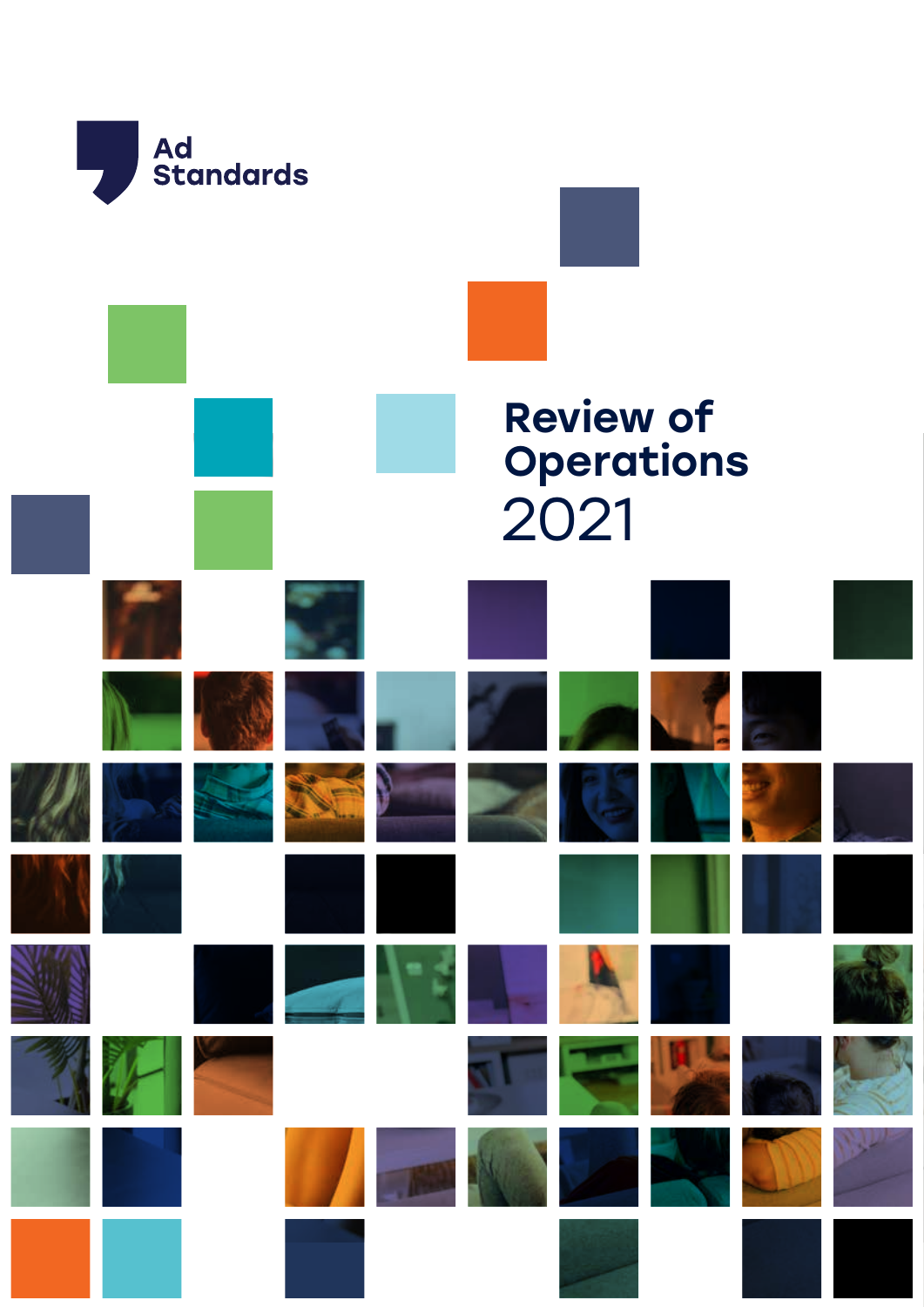## **Contents**

| Who we are           |    |
|----------------------|----|
| Snapshot statistics  |    |
| Executive reports    | 5  |
| Community voice      |    |
| Codes                | 10 |
| Education and advice | 11 |
| Cases                | 12 |



Ad Standards was established in 1998 by the Australian Association of National Advertisers (AANA) to administer the advertising industry codes and manage the complaint resolution function of Australia's advertising self-regulation system.

Our purpose is to give a voice to community concerns about advertising content and to guide industry in producing responsible ads.

Ad Standards supports the Ad Standards Community Panel and Industry Jury – the two independent bodies that determine consumer and competitor complaints under the advertising codes.

A Board of Directors governs both Ad Standards and the AANA. The Board places the highest priority on preserving the integrity of the advertising self-regulation system and the independence of Ad Standards' complaints handling function. It insists on absolute separation between its work and the work of the Ad Standards Community Panel and Industry Jury.

Ad Standards has a small number of dedicated staff who support key business functions including secretariat support to the Community Panel, case management, legal and regulatory affairs, administration and communications.

To learn more visit **a[dstandards](https://adstandards.com.au)**.com.au.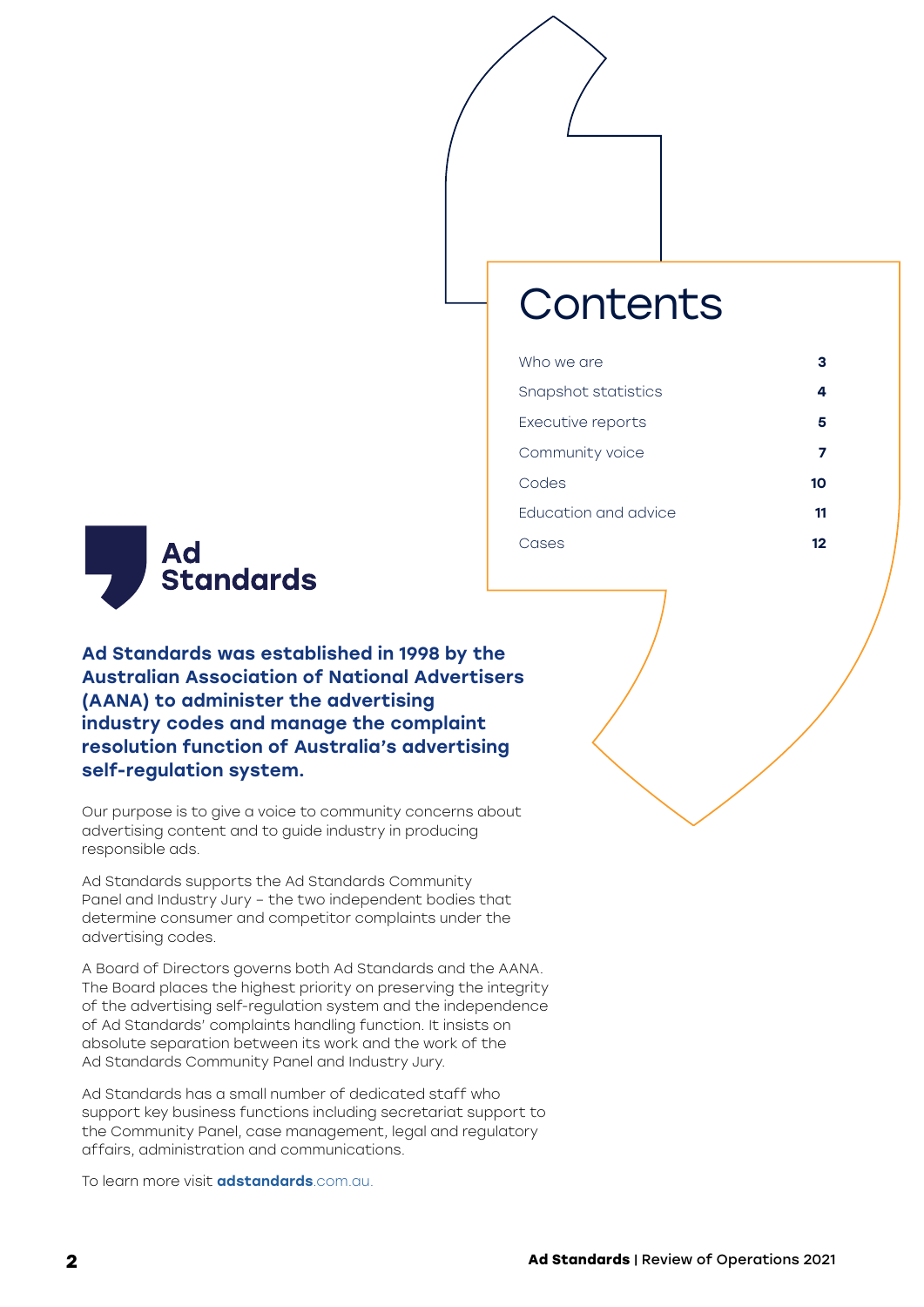## <span id="page-2-0"></span>Who we are

#### Ad Standards

Ad Standards administers Australia's national system of advertising self-regulation for both the general public and competitors. There are seven members of staff at Ad Standards.



Panel.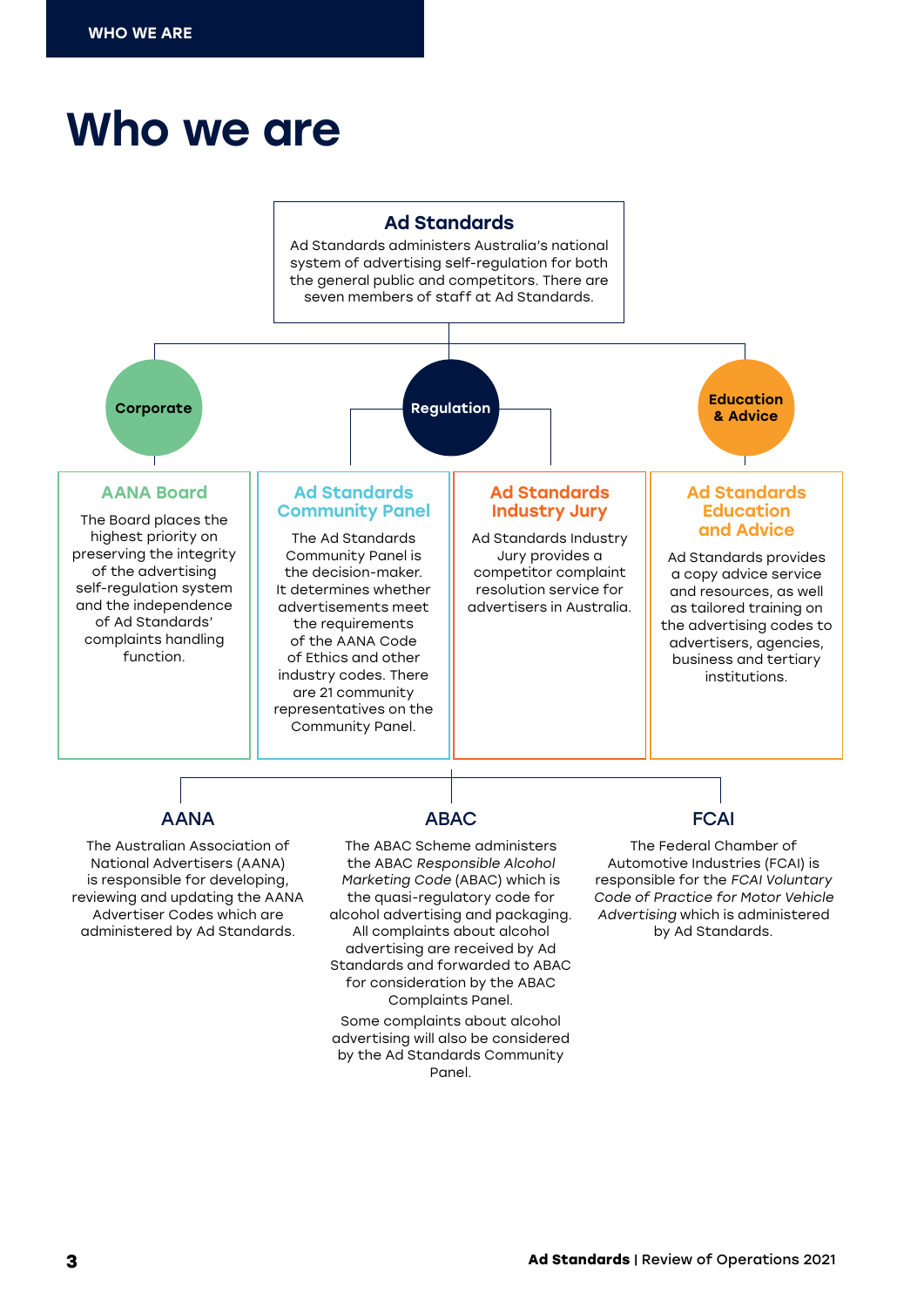## <span id="page-3-0"></span>The year at a glance

#### **COMPLAINTS AND CASES**



Cases resolved in an average of 40 days (from first complaint to published case report)

#### **TOP ISSUES OF CONCERN**

L

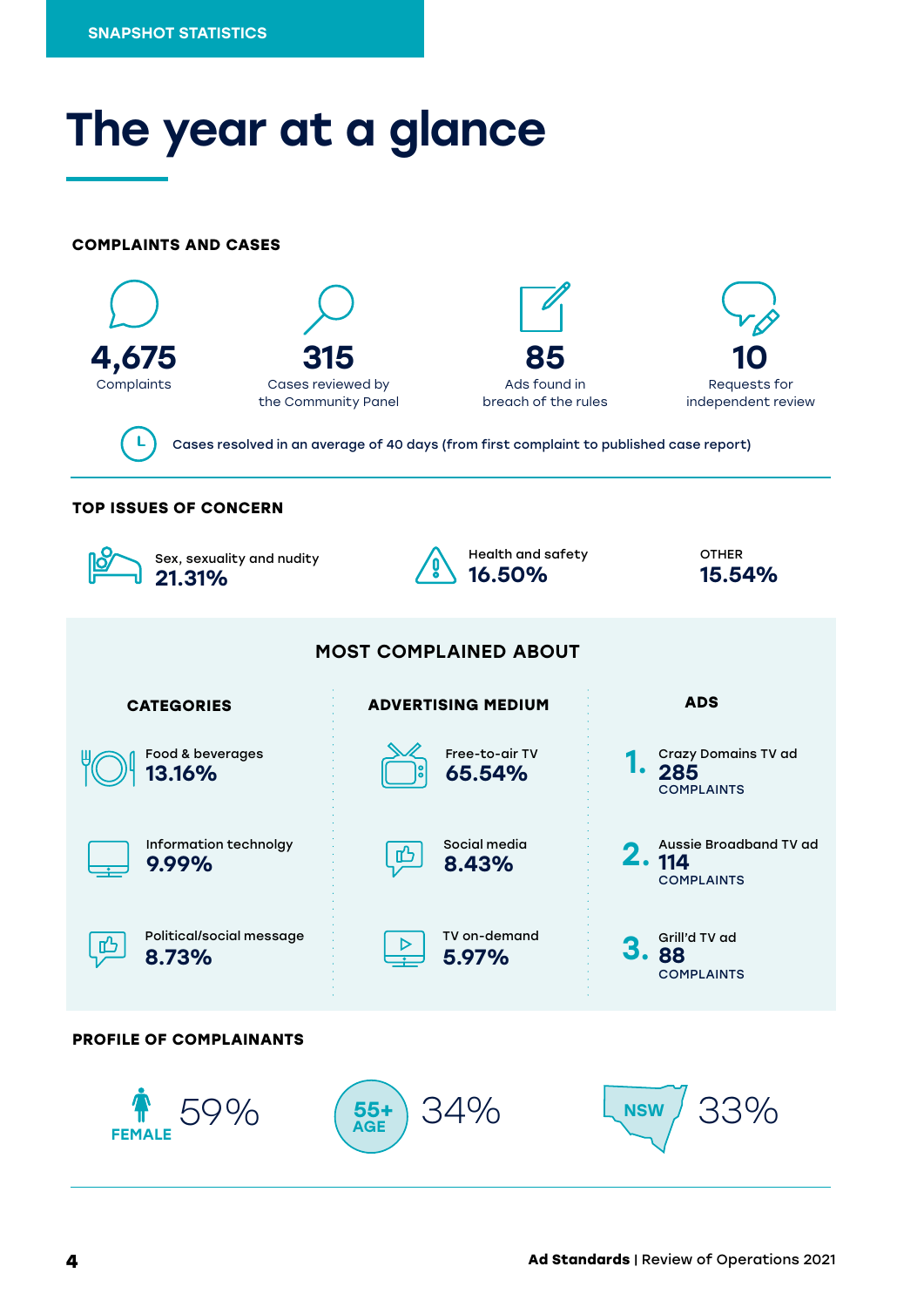## <span id="page-4-0"></span>A message from the Chair

I am pleased to introduce the Ad Standards Review of Operations. Throughout 2021 and against the backdrop of a global pandemic, Ad Standards has continued to provide the community with an easy and effective way to express concerns about advertising content. This independent function is a key pillar of Australia's advertising self-regulatory system.

Another critical component and key advantage of the self-regulatory system is its ability to respond quickly and effectively to new challenges. Throughout 2021, Ad Standards and the Australian Association of National Advertisers (AANA) have worked together to deliver a robust and coherent system that responds appropriately to technological developments, consumer expectations and government regulation.

In early 2021 the AANA Code of Ethics was updated in response to concern about some social media influencers' failure to disclose commercial relationships. This rule helps consumers differentiate between organic and paid content. It also imposed a prohibition on the use of overtly sexual imagery in outdoor advertising. The new Food and Beverages Advertising Code was also introduced in 2021. This best practice code provides stronger protections for children and is underpinned by Australian Government food standards.

In 2022, a comprehensive review of both the Children's Advertising Code and the Environmental Claims Code will take place to ensure they continue to be fit for purpose. Consultation will be central to this process and we look forward to engaging with government, industry and community representatives throughout the year.

Understanding current community standards is vital in making decisions about complaints about advertising. In 2021, the AANA Board approved a research project to gauge community perceptions of advertising. The findings of this important research are summarised later in this report and will inform the work of Ad Standards and the decisions made by the Community Panel in 2022.

In 2021 Ad Standards has effectively delivered on its promise to be the voice of the community. On behalf of the AANA Board I wish to acknowledge the leadership provided by Executive Director Richard Bean and thank the dedicated Ad Standards staff for their responsiveness to change, hard work and commitment.

I would also like to thank the individual members of the Ad Standards Community Panel for their dedication and enthusiasm. This group represents the diversity of Australia and is the cornerstone of the self-regulatory system.

Finally, effective self-regulation works best when all industry players are involved. I'd like extend my sincere thanks to the advertisers and other industry bodies who support Ad Standards through funding, compliance and commitment to responsible advertising.

**Martin Brown** Chair AANA Board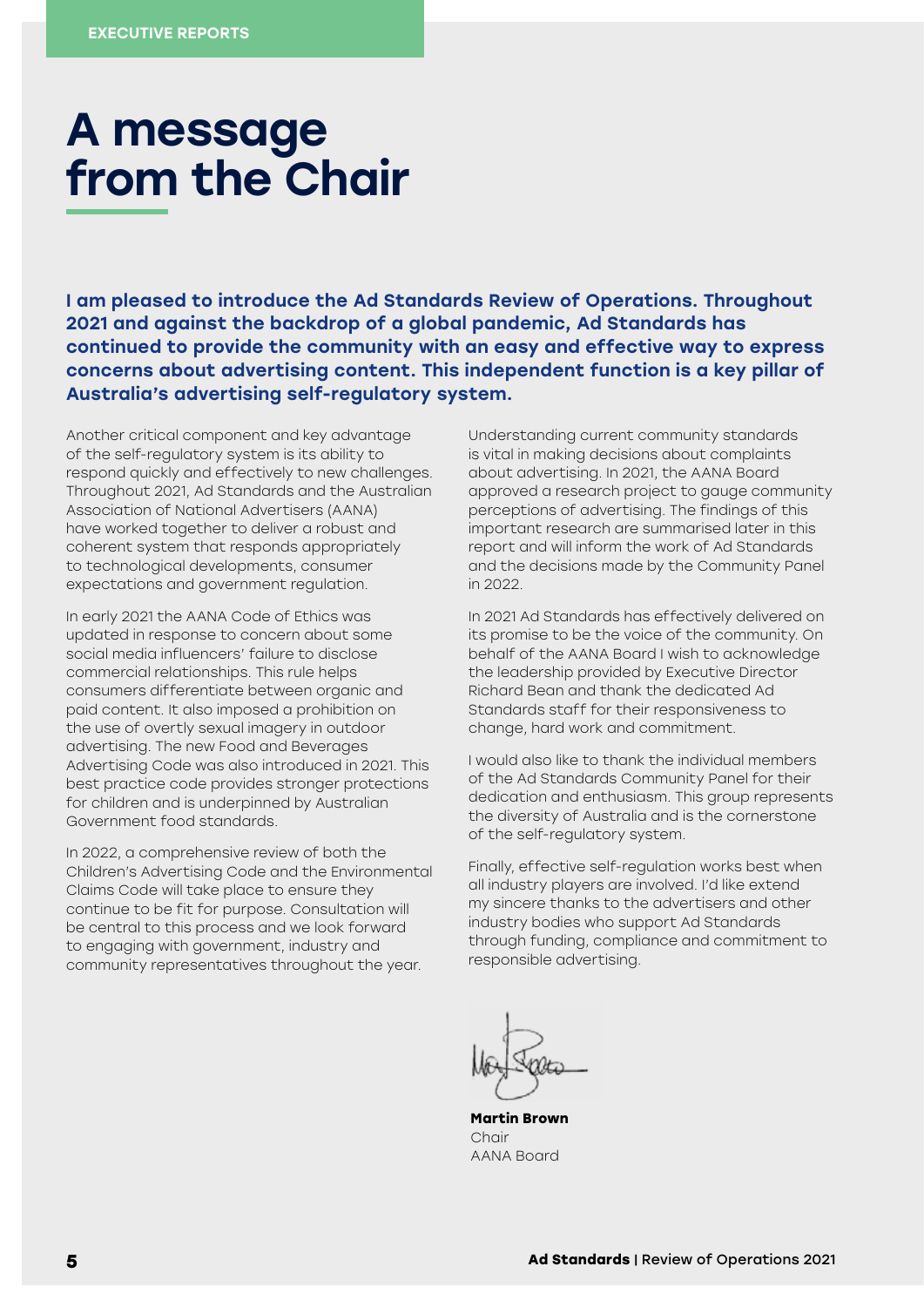## From the Executive Director

I am proud to deliver this review of the performance of Ad Standards in 2021. Despite the national focus on the COVID-19 pandemic, we have continued to deliver a robust and transparent advertising complaint handling service for the Australian community.

In 2021, there was a notable increase in complaints about advertising content compared with 2020. While this is no doubt a result of the increase in campaign activity and advertising spend – a record \$8.6bn as reported through the Standard Media Index (SMI) – it may also reflect broad community sentiment.

In 2021 we made a significant investment in research to examine current community perceptions of advertising. The research found that one in three Australians had seen advertising they found unacceptable, and in this context, it was pleasing to see that more than 7 in 10 Australians believe our role is important.

Advertising that uses sexual appeal is of most concern to the community, and this is consistent with our 2021 complaints data. There is also strong concern about advertising targeting children.

Our aim in 2022 is to continue to improve community awareness of our service and to promote responsible advertising practices amongst Australian businesses.

As with previous years, the bulk of complaints in 2021 were about ads seen on television, however the proportion of complaints regarding social media advertising is increasing and reached a record high of 8.43 per cent. We also accepted a higher number of complaints related to distinguishable advertising following the change to the Code of Ethics. This important improvement was in response to the growing influencer marketing industry in Australia and I would like to take this opportunity to thank the Australian Influencer Marketing Council (AiMCO) for supporting this change through their education and awareness activities.

Engaging with other industry bodies as well as international counterparts is an important aspect of our work. Collaboration with members of the International Council for Advertising Standards (ICAS) has allowed us to monitor global trends – including for example increasing concern about environmental claims in advertising - and ensure our system remains fit for purpose. We will continue our strong international engagement in 2022 as we prepare Australia's advertising self-regulation system for the future.

Of course, the most important aspect of our work is giving a voice to the Australian community, and this would not be possible without the Ad Standards Community Panel. I would like to acknowledge all members of the Community Panel for their valuable contribution during another challenging year.

I would also like to acknowledge our Independent Reviewers and Industry Jury for supporting the advertising self-regulation system. They give advertisers the ability to challenge decisions of the Panel, or challenge claims made by competitors, and are critical to operating a fair and balanced system.

In 2021 we said farewell to Brian Gordon who retired after twelve years of service. We thank Brian for his outstanding contribution to the success of the self-regulatory system and wish him the very best.

Finally, my sincere thanks to the AANA Board for their support and to the wonderful Ad Standards team whose dedication and flexibility are the foundations of our success.

**Richard Bean** Executive Director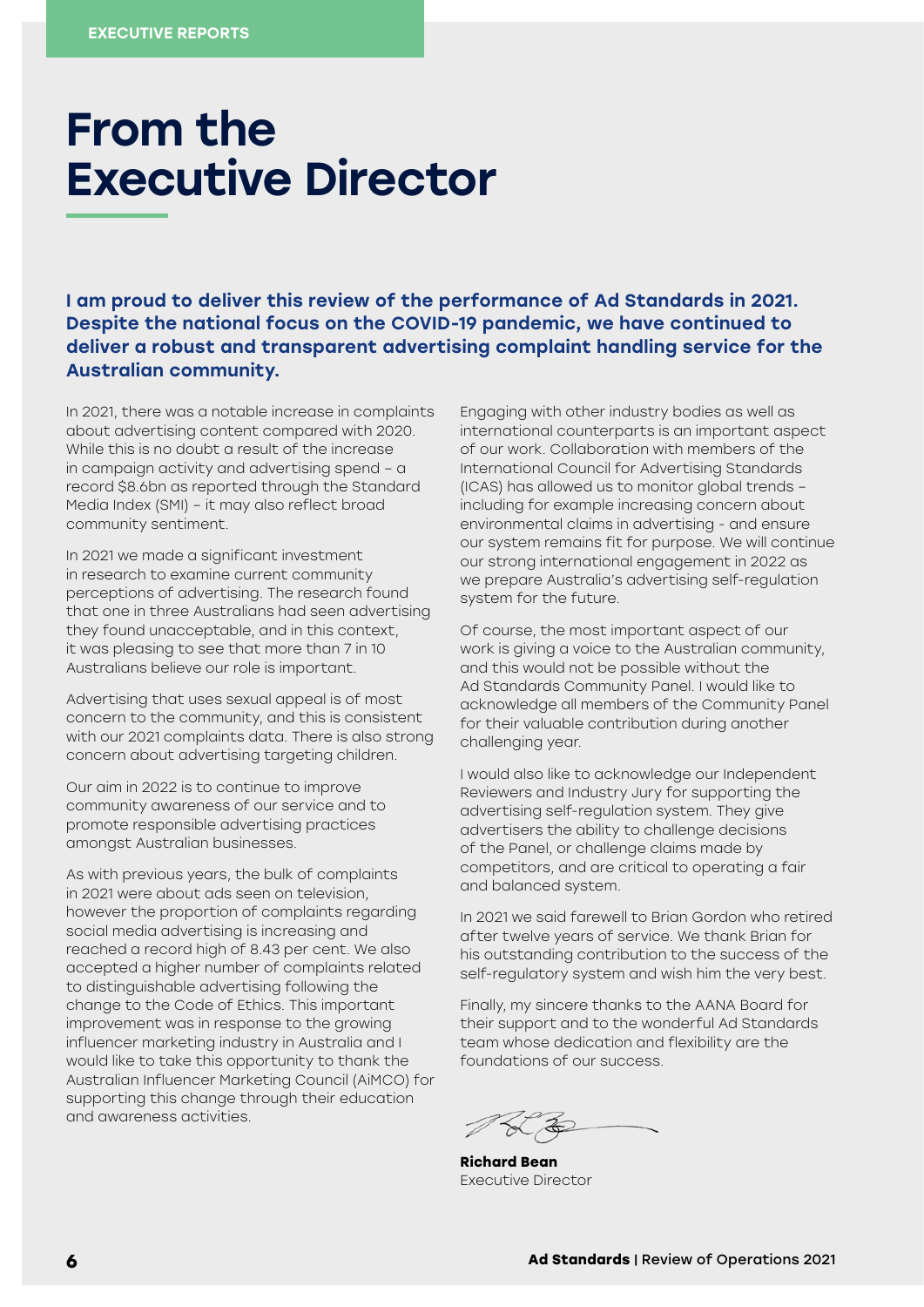## <span id="page-6-0"></span>The Ad Standards Community Panel

The Community Panel is an independent and impartial body of community representatives responsible for adjudicating complaints made by the public about the content of ads.

The diversity of background and opinion within the Community Panel is essential to ensuring the adjudication process reflects current community standards.

The Community Panel is gender balanced and members represent different age groups, culturally and linguistically diverse backgrounds, people with disability, and metropolitan, regional and remote communities.

Community Panel members are recruited through a rigorous process and are all directly involved with their communities. Members in 2021 included a food and nutrition expert, university student and church volunteer, Aboriginal community leader and advocate, CEO of a non-profit organisation, police officer, a gender expert, and small business owner.

Community Panel members are not subject to direction by Ad Standards or the AANA Board.



### Community Panel profile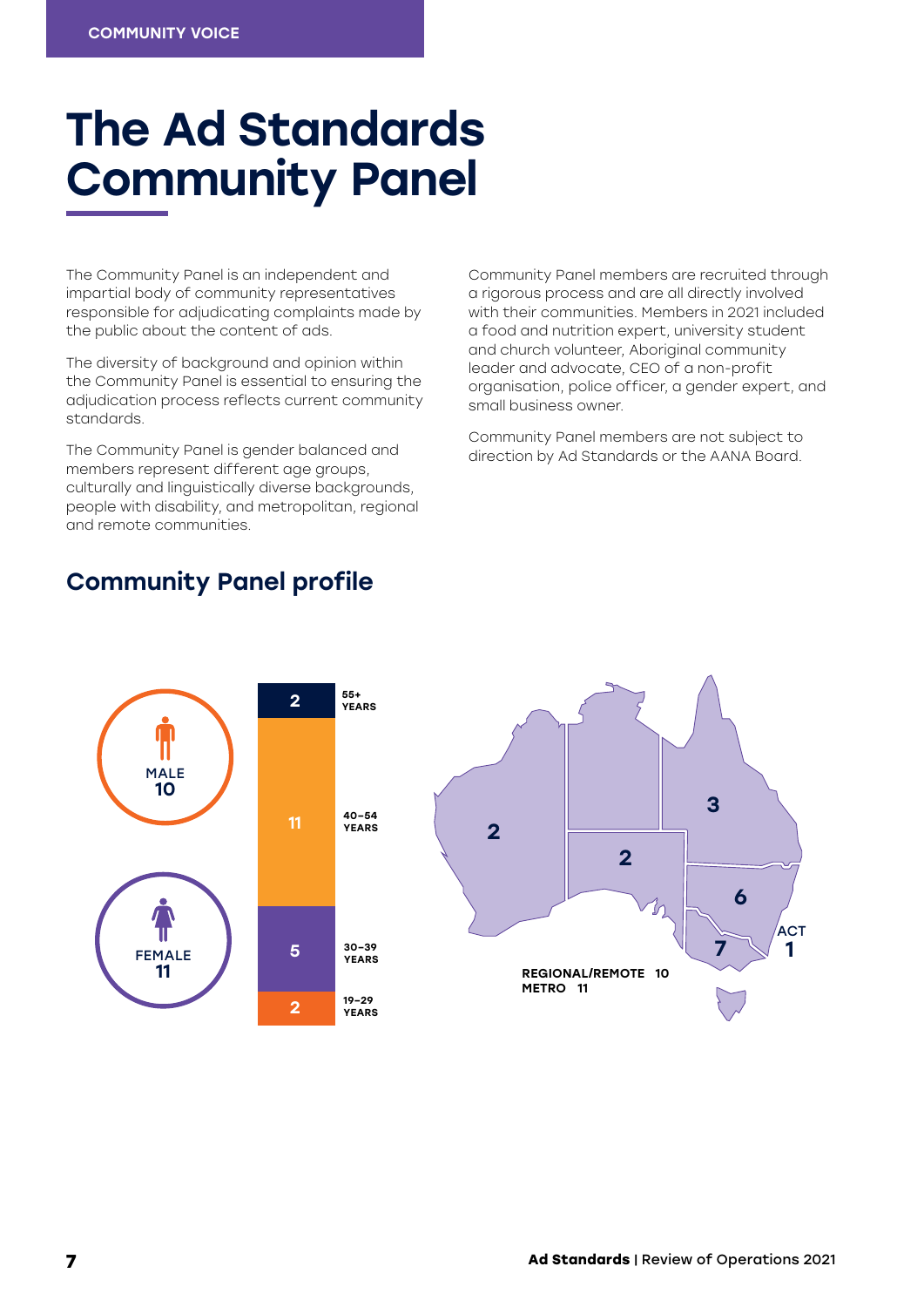## Ad Standards Community Panel members 2021



Mohammad Al-Khafaji Peter Bennett Michael Bonning Petra Bueskens Rebecca Curran















Adam Davey Jeremy Davey Sam Drummond Khadija Gbla Sue Knowles













Gina Lee Migel L'Estrange Tania Major Dr Anne-Therese McMahon



Nigel Milan AM



Catherine Poutasi Sue Smethurst Kylee Stewart Robb Wann Chloe White











Wolf Zimmermann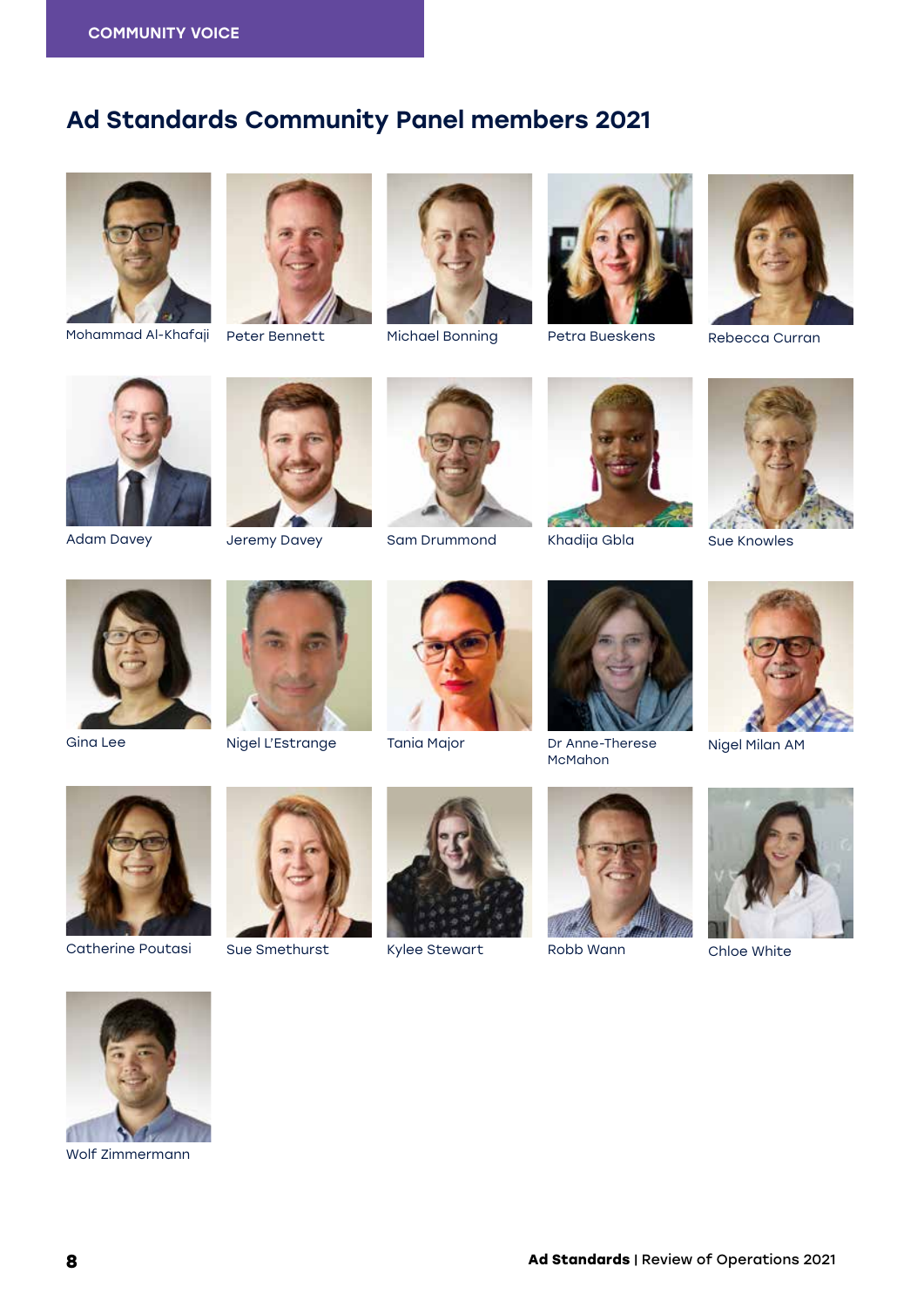## Community perceptions research

Our most recent research, conducted by Pollinate in late 2021, looked at community perceptions of advertising and what Australians consider acceptable and unacceptable in advertising content.

The research also tested whether past decisions made by the Ad Standards Community Panel align with current community views in relation to the sections of the Code of Ethics that deal with discrimination or vilification, exploitative or degrading sexual imagery, and the portrayal of sex, sexuality and nudity.

The research showed that while Australians are happy seeing more inclusivity and diversity in advertising, 1 in 3 Australians had recently seen advertising they found unacceptable.

The research also revealed that more than half of Australians (56 per cent) are concerned about the use of sexual appeal in ads. Other concerns include advertising targeting children, the content of gambling ads and brands trying to be controversial or offensive to stand out.

1 in 20 Australians say they have made a formal complaint about advertising and 8 in 10 agree that it's important for advertisers to have a set of rules they must follow. Pleasingly, 3 in 4 Australians agree that the role of Ad Standard is important.

The results also show that the Community Panel and general community strongly agree about depictions of discrimination, while views on sexual imagery are less clear cut with perspectives differing markedly by gender and age.

Along with the relevant provisions in the Code of Ethics, the Ad Standards Community Panel will consider these research insights and the latest community views when making future determinations.

A copy of the research report is available at a[dstandards](https://adstandards.com.au).com.au.

### Key findings:

- <sup>1</sup> 1 in 3 Australians has seen advertising they found unacceptable
- 56% are concerned about the use of sexual appeal
- 49% of Australians are concerned about advertising targeting children
- 81% agree it is important for advertisers to have a set of rules they must follow
- 1 in 20 Australians has lodged a formal complaint about advertising
- 1 in 2 people is aware of Ad Standards
- 3 in 4 people agree the role of Ad Standards is important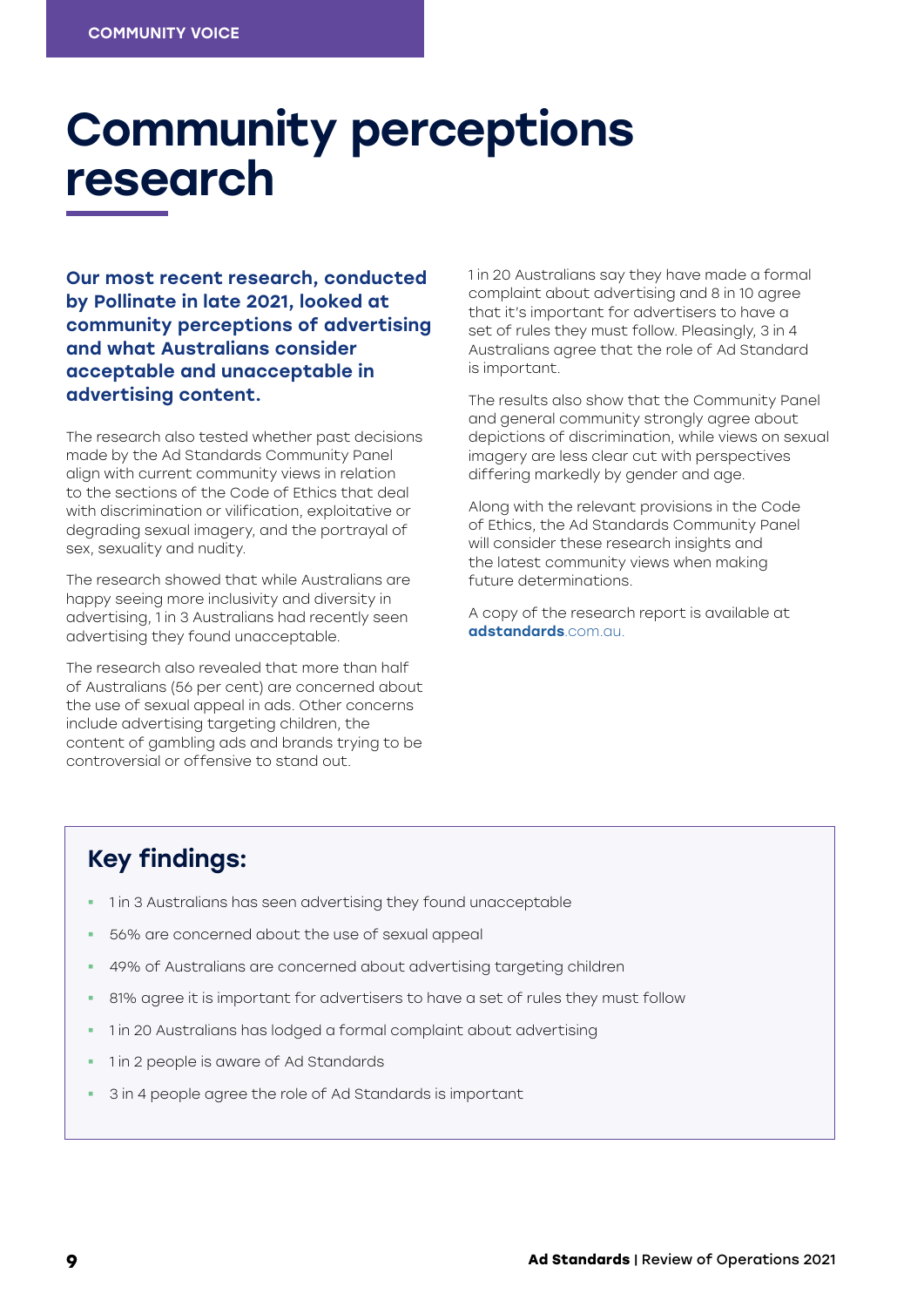## <span id="page-9-0"></span>The advertising codes and initiatives

In 2021 Ad Standards administered the following codes and initiatives:

#### 1. AANA Code of Ethics

The Code of Ethics is the overarching code setting out standards that apply to advertising or marketing communication across any medium. It covers discrimination or vilification, exploitative or degrading sexual imagery, violence, sex, sexuality and nudity, language, health and safety, and distinguishable advertising. It also covers competitor complaints.

#### 2. AANA Food and Beverages Advertising Code

The purpose of the Food and Beverages Advertising Code is to ensure that advertisers maintain a high sense of social responsibility in advertising and marketing food and beverage products in Australia in a manner that is legal, honest, truthful and reflects health and safety standards.

The Food and Beverages Advertising Code was updated in 2021 to include stronger protections for children and is underpinned by Australian Government food standards.

#### 3. Australian Food and Grocery Council (AFGC) Responsible Children's Marketing Initiative (RCMI)

This initiative was replaced by the new Food and Beverages Code in November 2021.

#### 4. AFGC Quick Service Restaurant Initiative (QSRI) for Responsible Advertising and Marketing to Children

This initiative was replaced by the new Food and Beverages Code in November 2021.

#### 5. AANA Code for Advertising and Marketing Communications to Children

The purpose of the Advertising and Marketing Communications to Children Code is to ensure that Australian advertisers maintain a high sense of social responsibility in advertising and marketing to children. This code will be reviewed by the AANA in 2022.

#### 6. AANA Environmental Claims Code

The purpose of the Environmental Claims Code is to ensure that advertisers develop and maintain rigorous standards when making environmental claims and to increase consumer confidence to the benefit of the environment, consumers and industry. This code will be reviewed by the AANA in 2022.

#### 7. AANA Wagering Advertising and Marketing Communication Code

The purpose of the Wagering Advertising and Marketing Communications Code is to ensure that advertisers develop and maintain a high sense of social responsibility in advertising and marketing wagering products in Australia.

#### 8. Federal Chamber of Automotive Industries (FCAI) Voluntary Code of Practice for Motor Vehicle Advertising

The FCAI Code applies to motor vehicle advertising and provides guidance to advertisers around the portrayal of images, themes and messages relating to road safety.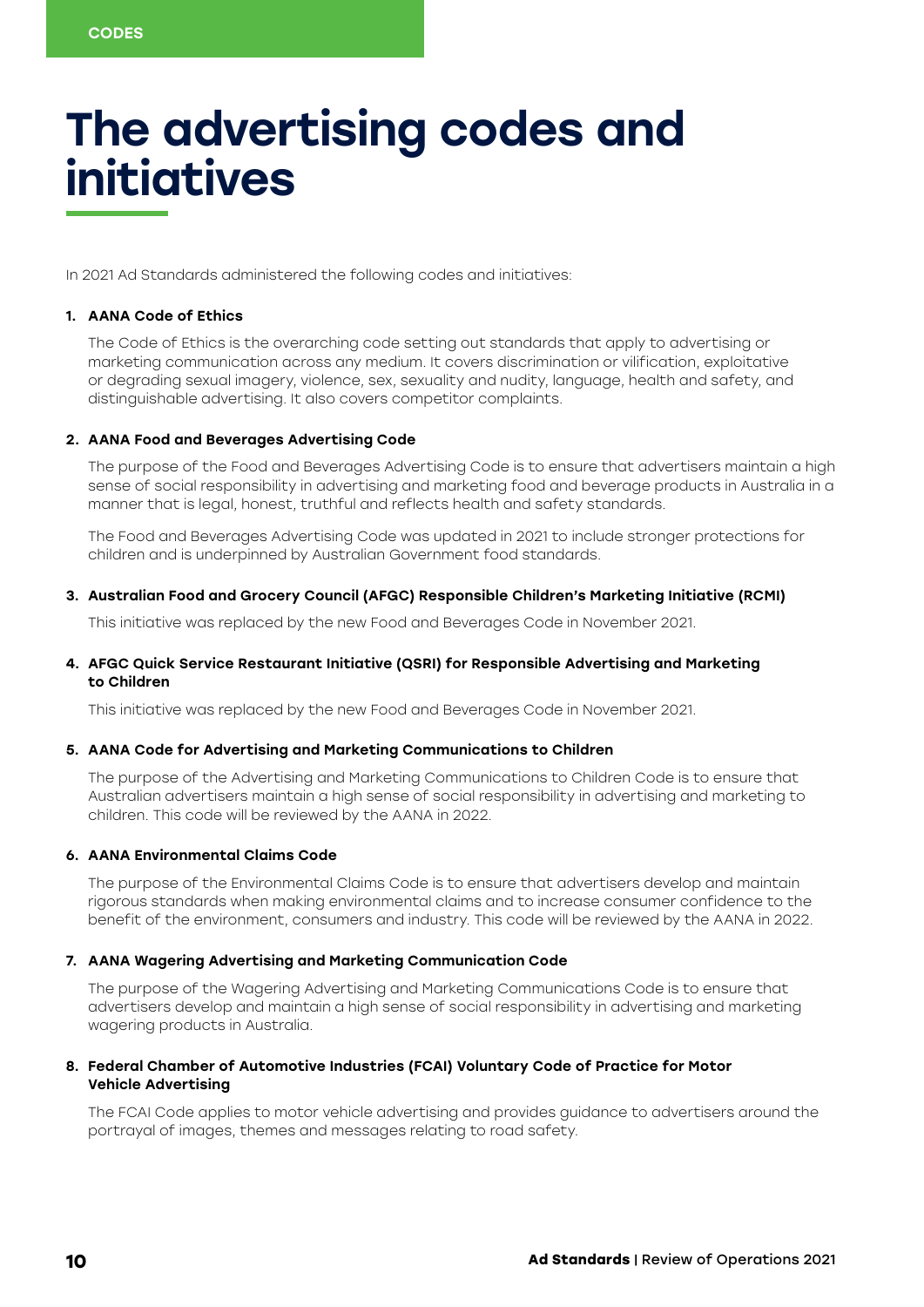# <span id="page-10-0"></span>Copy advice

#### Our copy advice service provides Australian advertisers with expert advice about the advertising codes.

The identification of potential issues early in the creative process minimises the risk of time and money being wasted on an advertising campaign that is likely to attract complaints and breach any of the code provisions.

Ad Standards received 24 requests for copy advice in 2021. Most issues raised related to the Code of **Ethics** 



### Determination summaries

Ad Standards determination summaries are a useful resource for advertisers who are concerned their ad may breach the rules. These can be found on our website and provide insight into precedent cases which can help to identify potential issues.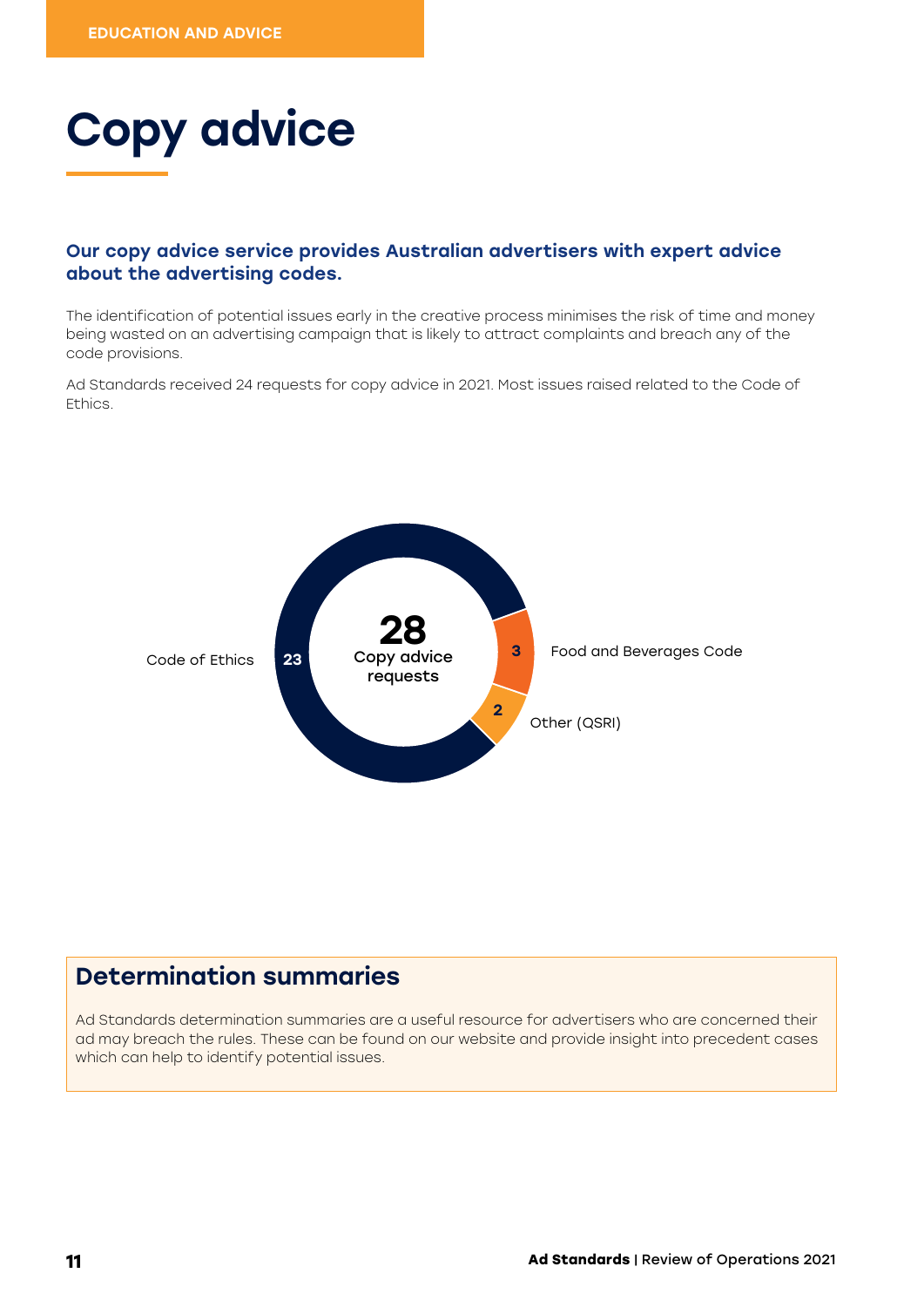## <span id="page-11-0"></span>Most complained about ads in 2021

#### **[0122-21](https://adstandards.com.au/case/case-0122-21)**

#### 1 **Crazy Domains – TV – Free-to-air**

Upheld (Code of Ethics: Section 2.6 - Health and Safety) This television ad showed a man urinating on the outside of a building. Number of complaints: 285

#### **[0089-21](https://adstandards.com.au/case/case-0089-21)**

#### 2 **Aussie Broadband – TV – Free-to-air**

Dismissed (Code of Ethics) This television adv shows people in their gardens using a hose. The words 'freaking' and 'bloody' are used. Number of complaints: 114



#### **[0276-21](https://adstandards.com.au/case/case-0276-21)**  3 **Grill'd – TV – Free-to-air**

Upheld (Code of Ethics: Section 2.3 - Violence, Section 2.4 - Sex, sexuality & nudity) This television ad showed an animated clown in an alleyway standing facing two children and opening his trench coat to reveal toys. Number of complaints: 88



#### **[0224-21](https://adstandards.com.au/case/case-0224-21)**

#### 4 **Wisr – TV – Free-to-air**

Upheld (Code of Ethics: Section 2.6 - Health and Safety) This television ad showed a man standing behind a toaster with a fork in his hand. A voice over suggests he used the "smart part" of his brain to make a "good decision", rather than using a fork to retrieve the burnt crumpet. Number of complaints: 86



#### **[0288-21](https://adstandards.com.au/case/case-0288-21)**

### 5 **It's Normal – TV – On demand**

Dismissed (Code of Ethics) This TV On Demand ad features a PE Teacher and Grandmother speaking to camera about adult toys. Number of complaints: 69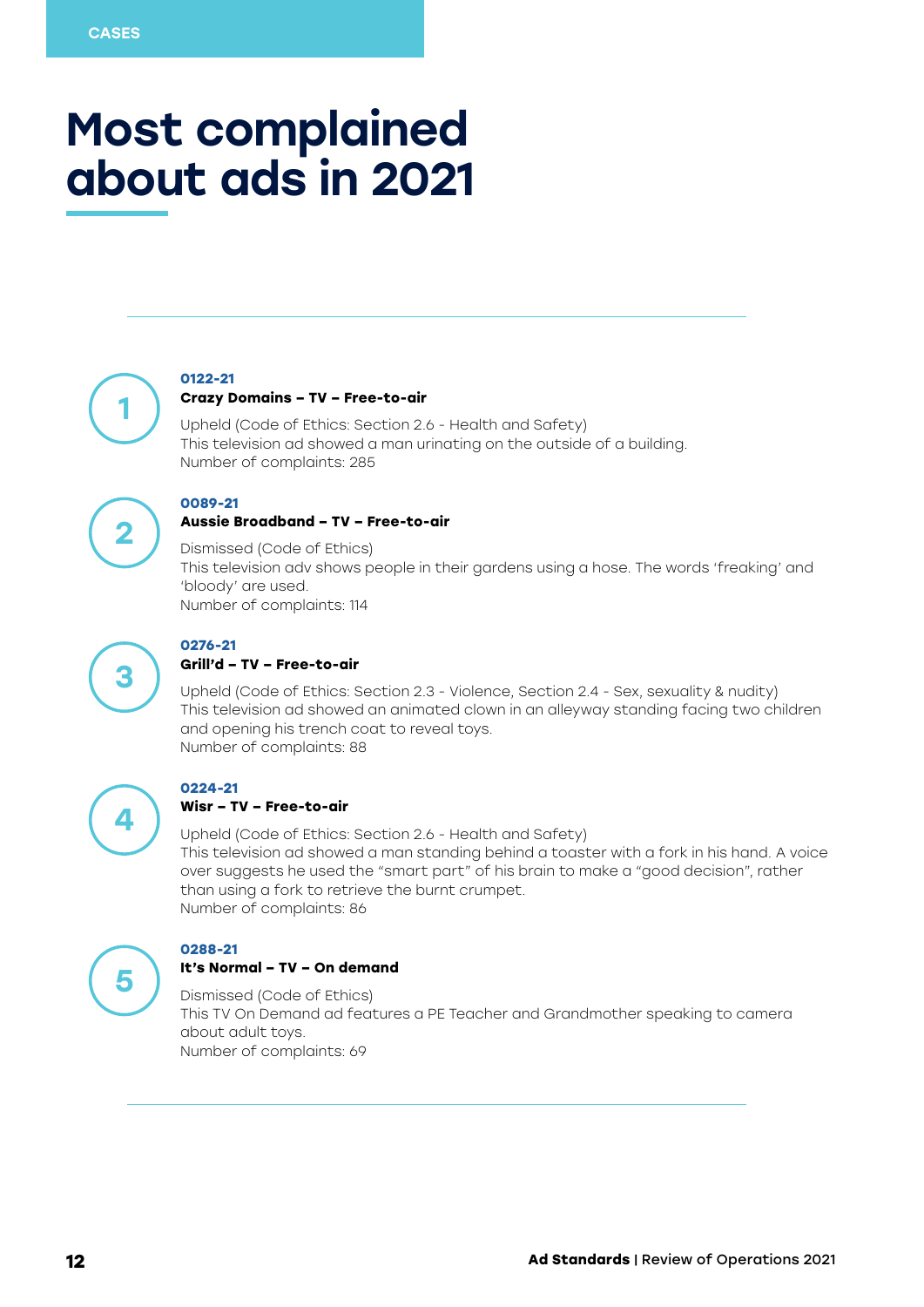

#### **[0147-21](https://adstandards.com.au/case/case-0147-21)**

#### 6 **Honey Birdette – TV – Out of home**

Upheld (Code of Ethics: Section 2.4 - Sex, sexuality & nudity) This shopfront ad showed a woman wearing a black bra and a black collar and pulling on the collar. Number of complaints: 59

**[0075-21](https://adstandards.com.au/case/case-0075-21)**

#### 7 **SA Police – TV-Free-to-air**

Dismissed (Code of Ethics) This television ad follows a young man leaving a pub and driving home. We hear his self-reflective internal monologue as he drives, ending with the realisation that he is a 'selfish prick'. Number of complaints: 50

#### **[0191-21](https://adstandards.com.au/case/case-0191-21)**

## 8 **Meat and Livestock Australia – TV – Free-to-air**

Dismissed (Code of Ethics) This television ad shows two adult siblings at the dinner table competing over the last piece of beef. Number of complaints: 41

#### **[0202-21](https://adstandards.com.au/case/case-0202-21)**

### 9 **Asaleo Care (Libra) – TV – Free-to-air**

Dismissed (Code of Ethics) This television ad features a jingle which says "wear, bleed, wash, repeat". Number of complaints: 29



#### **[0073-21](https://adstandards.com.au/case/case-0073-21)**

### 10 **IAG Insurance – TV – Free-to-air**

Dismissed (Code of Ethics) This television ad features children discovering that trees have been marked for removal. The children put up signs to raise awareness that the trees are also the koala's home. Number of complaints: 17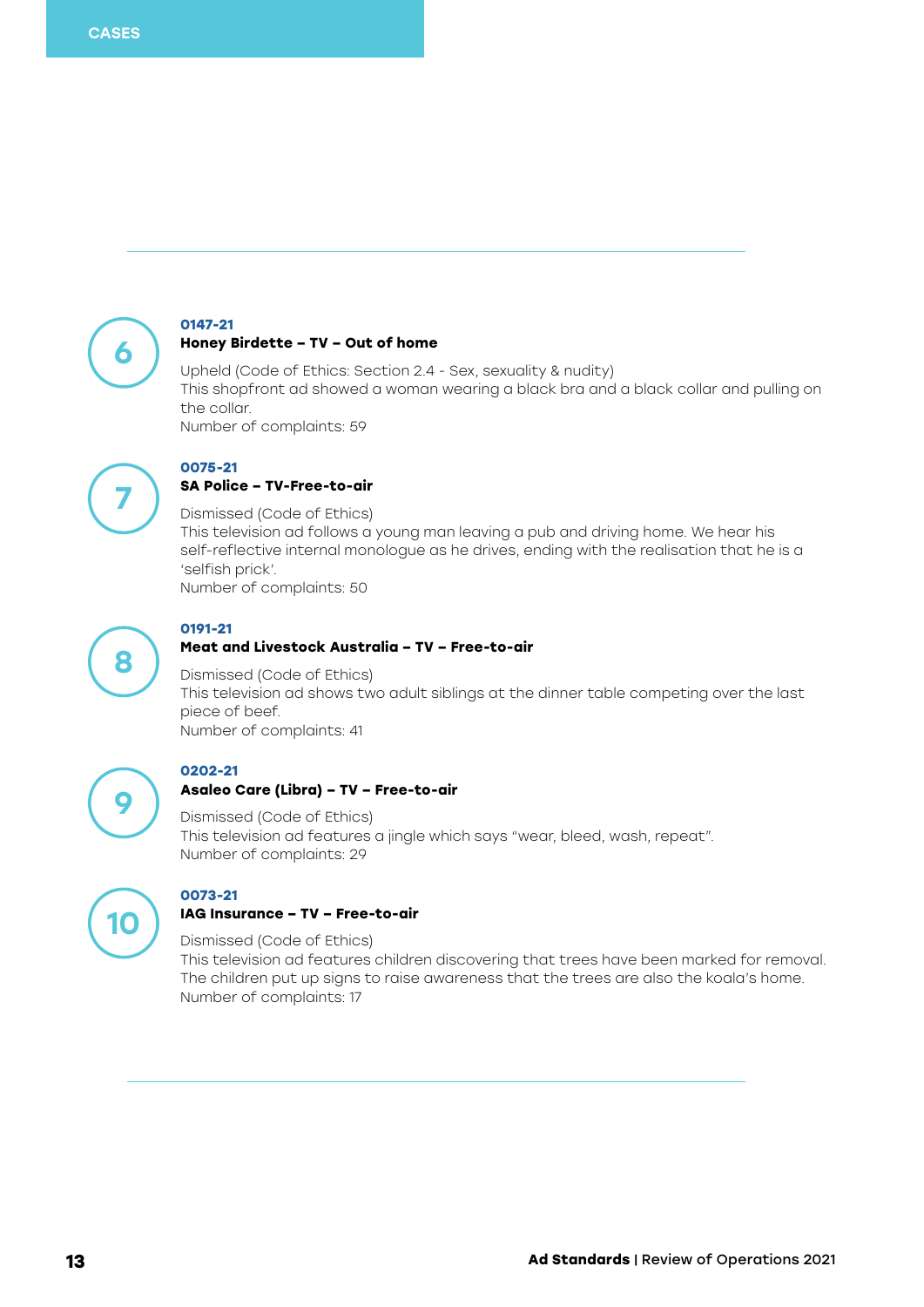## Advertising complaints statistics



## Complaints and our jurisdiction

Almost one quarter (24 per cent) of all complaints received by Ad Standards were linked to cases considered by the Community Panel in 2021.

37 per cent of complaints (1,727) were about matters outside our jurisdiction, such as complaints about political ads or the fact that some products can be advertised at all (for example gambling and wagering services). When matters are not within our jurisdiction the complainant is advised and referred to the appropriate organisation.

Complaints about alcohol products are referred to ABAC (Alcohol Beverages Advertising Code Scheme) for consideration under the ABAC Responsible Alcohol Marketing Code.

15 per cent of complaints (686) were about ads that had already been considered by the Community Panel. Once the Community Panel has assessed an ad, any further complaints will generally not be considered for a period of five years.

A further 24 per cent of complaints (1,129) were processed as raising issues that have been consistently dismissed by the Community Panel. These are issues that have previously been found to not breach the codes, for example complaints about the use of a mild swear word. These complaints are first assessed by Ad Standards staff with the aim of increasing the efficient use of the Community Panel's time, with the final decision made by the Chair of the Community Panel. Ad Standards makes every effort to notify advertisers about these complaints even though the Community Panel does not consider them.

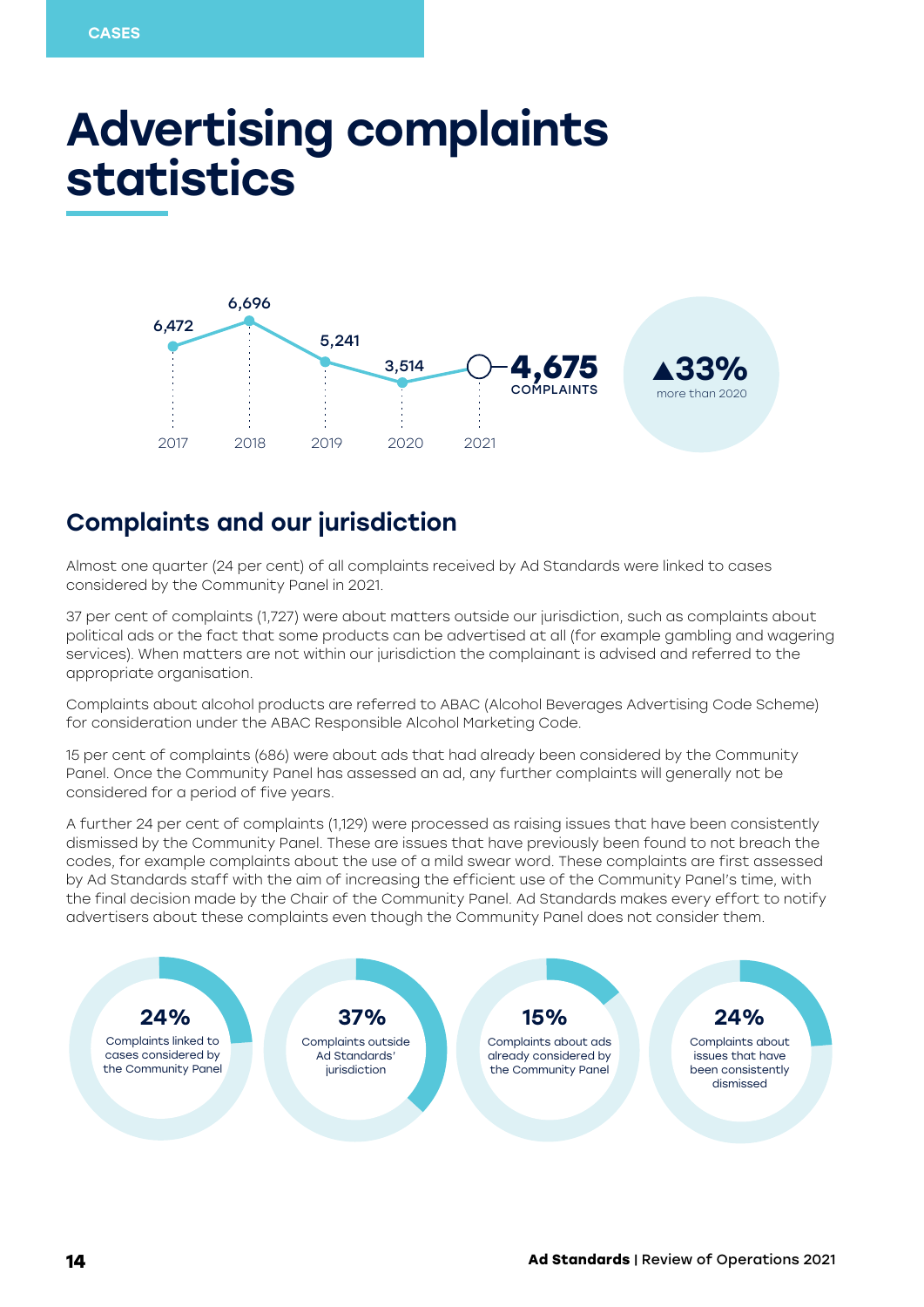### What do people complain about?

In 2021, three quarters of all complaints considered by the Community Panel related to issues covered by the Code of Ethics. One quarter of complaints fell under other codes.

Complaints about sex, sexuality and nudity fell slightly (21 per cent compared to 32 per cent in 2020) but it was again the top issue of concern.

Complaints about health and safety doubled compared with 2020. This relates directly to the most complained about ad of 2021 which raised issues under the health and safety.

15.54 per cent of complaints were categorised as 'other' which refers to concerns like uncomfortable scenes in ads or ads that push the boundaries a little on social issues. An example is ads for sanitary products where complainants cite concerns of period-related visuals being uncomfortable to watch.

While low, complaints linked to the Environmental Claims Code are increasing year on year and almost tripled in 2021 from 0.45 per cent in 2020 to 1.37 per cent.



#### Issues attracting complaints in 2021 (%)

\* Complaints that don't raise any issue under the advertisng codes but have been linked to a case are categorised as 'Other'.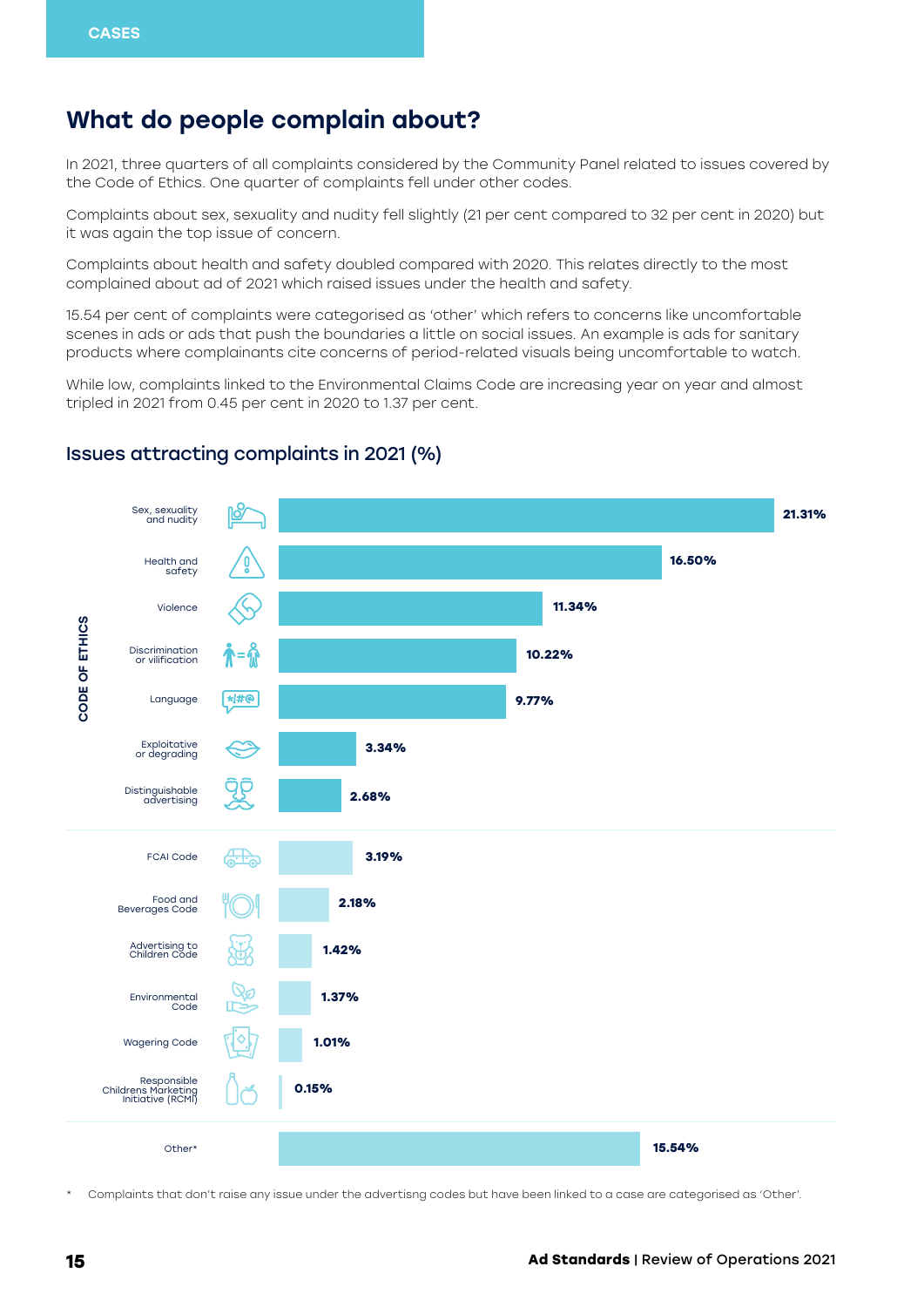### Most complained about product categories

Food and beverages was the most complained about category for the third year in a row accounting for 13 per cent of complaints. Information technology was the second most complained about product category following the two most complained about ads for 2021, attracting a combined 399 complaints, being for information technology services.

Complaints about political and social messaging increased significantly from 2 per cent in 2020 to almost 9 per cent in 2021. This may be reflect the increase in campaign activity related to the COVID-19 pandemic.

#### Most complained about product categories in 2021

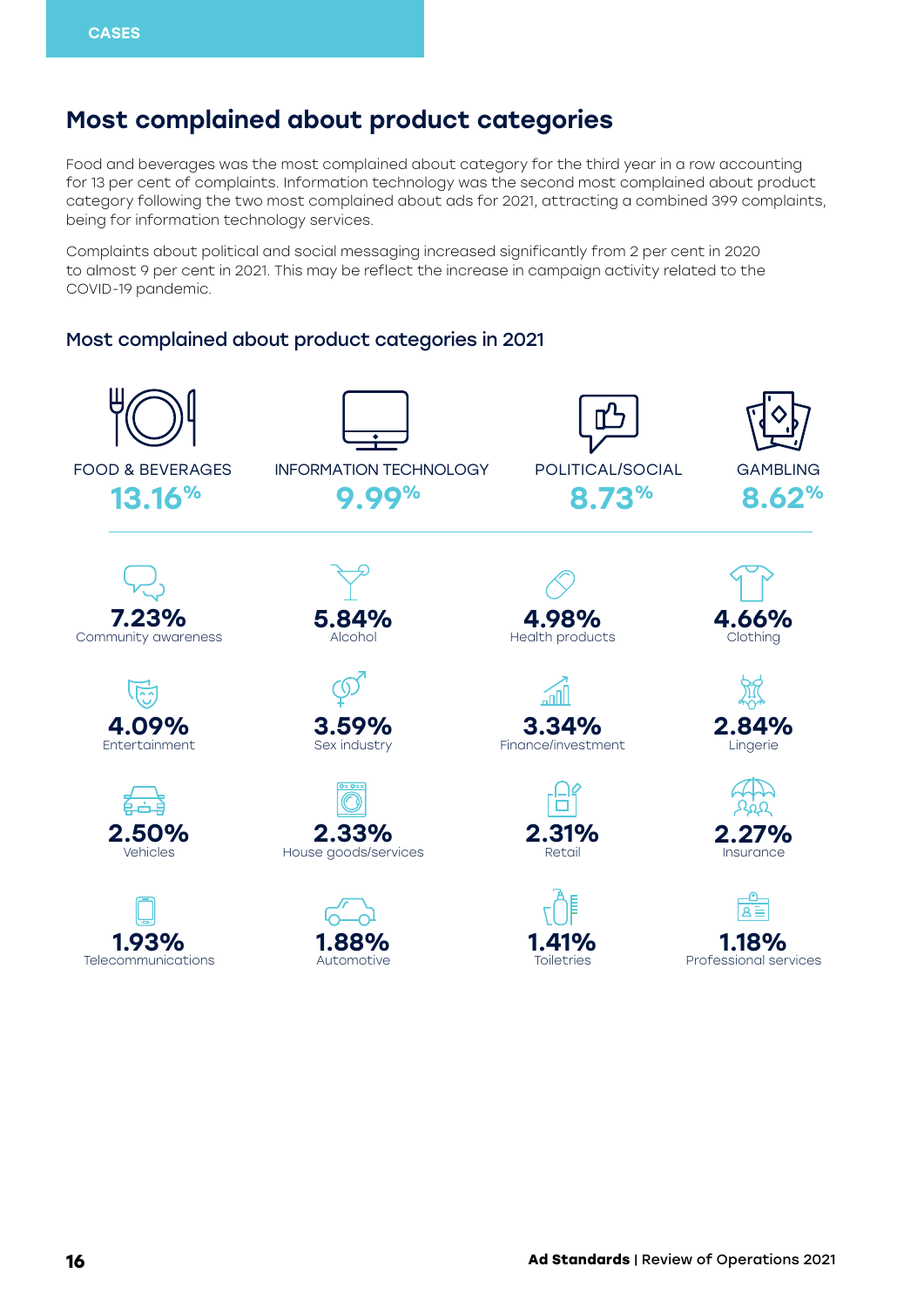### Which advertising mediums attract complaints?

While almost two-thirds of complaints in 2021 were about ads seen on free-to-air television, complaints about ads seen on this medium has declined in recent years from 71 per cent in 2019 and 66 per cent in 2020.

The number of complaints about advertising on social media is increasing each year and in 2021 made up a little more than 8 per cent of all complaints. Instagram is the most complained about social media platform followed by Facebook. This year the Community Panel also assessed ads which appeared on YouTube, TikTok and Twitch.

With Australians watching more content on catch-up services than ever before, complaints about ads seen on TV on-demand are increasing each year too. In 2021 this medium attracted almost 6 per cent of complaints.

#### Complaints by media in 2021

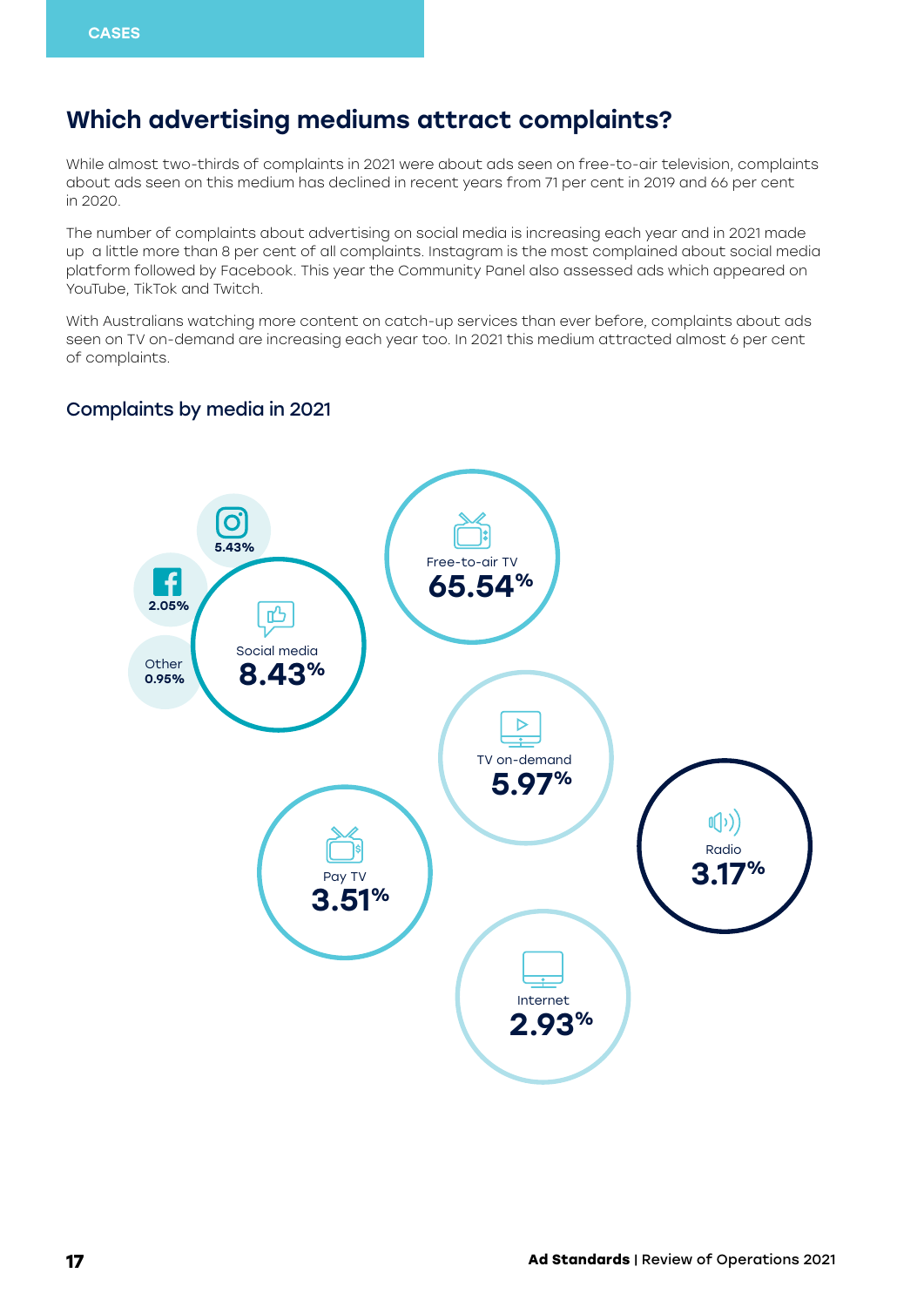## Who is complaining?

#### Location of complainants





## **18 Ad Standards** | Review of Operations 2021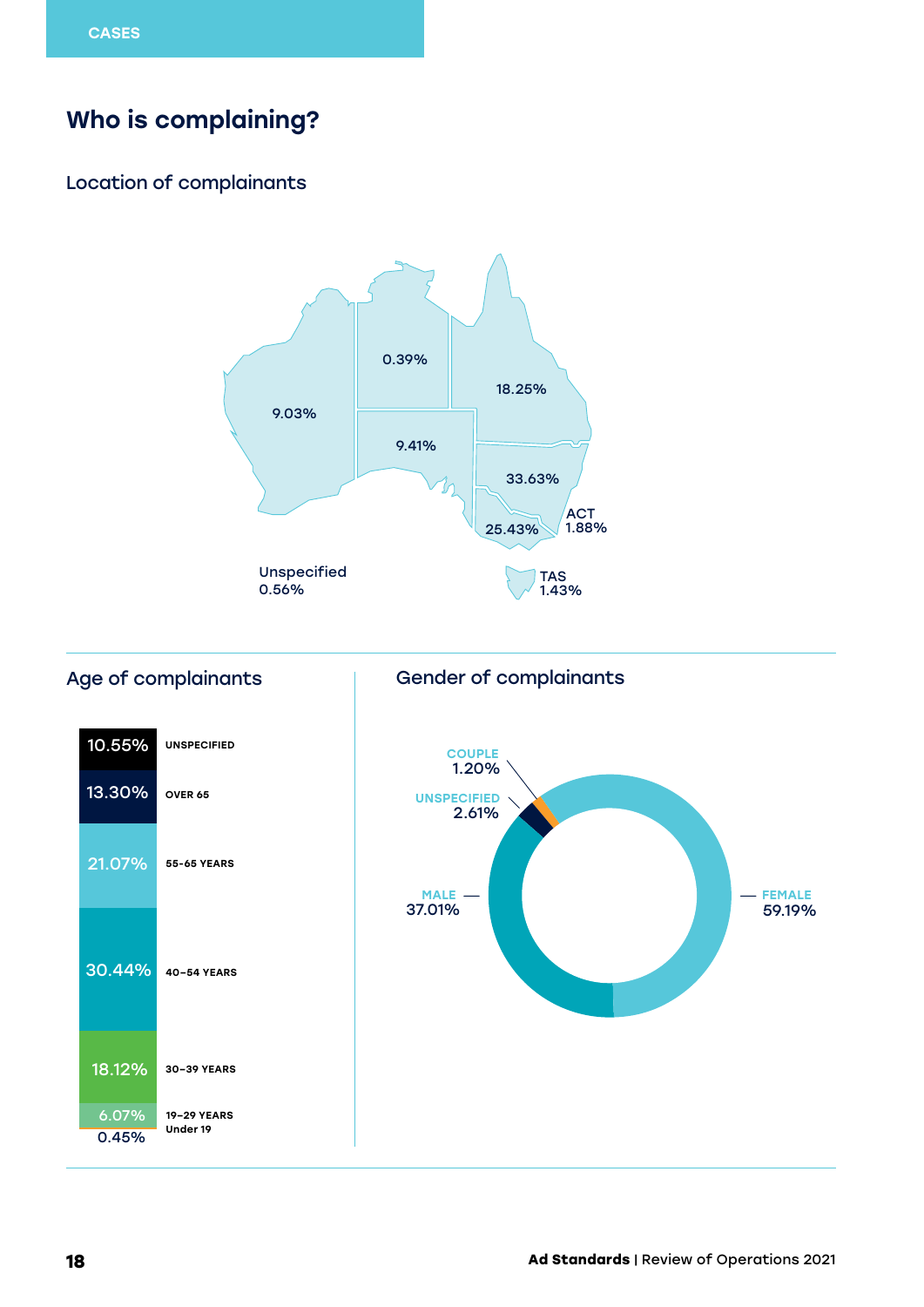### Case outcomes

Of the 361 cases raised by Ad Standards in 2021, 41 ads were voluntarily withdrawn from broadcast or publication by the advertiser before being assessed by the Community Panel. A further 5 cases were not put forward to the Panel for other reasons such as the campaign ceasing.

Of the 315 cases reviewed by the Community Panel, 85 ads were found to breach of one or more advertising codes. 32 ads were not modified or removed by the advertiser after review by the Community Panel. More than half of these were advertiser-controlled media (such as shopfront displays), others included social media posts or time limited social media stories.

There was 10 requests by advertisers or complainants for independent review in 2021. Of these, the Independent Reviewer recommended the Community Panel reconsider 9 cases. The Panel reversed its decision in 5 of these 9 cases.

#### Case outcomes in 2021

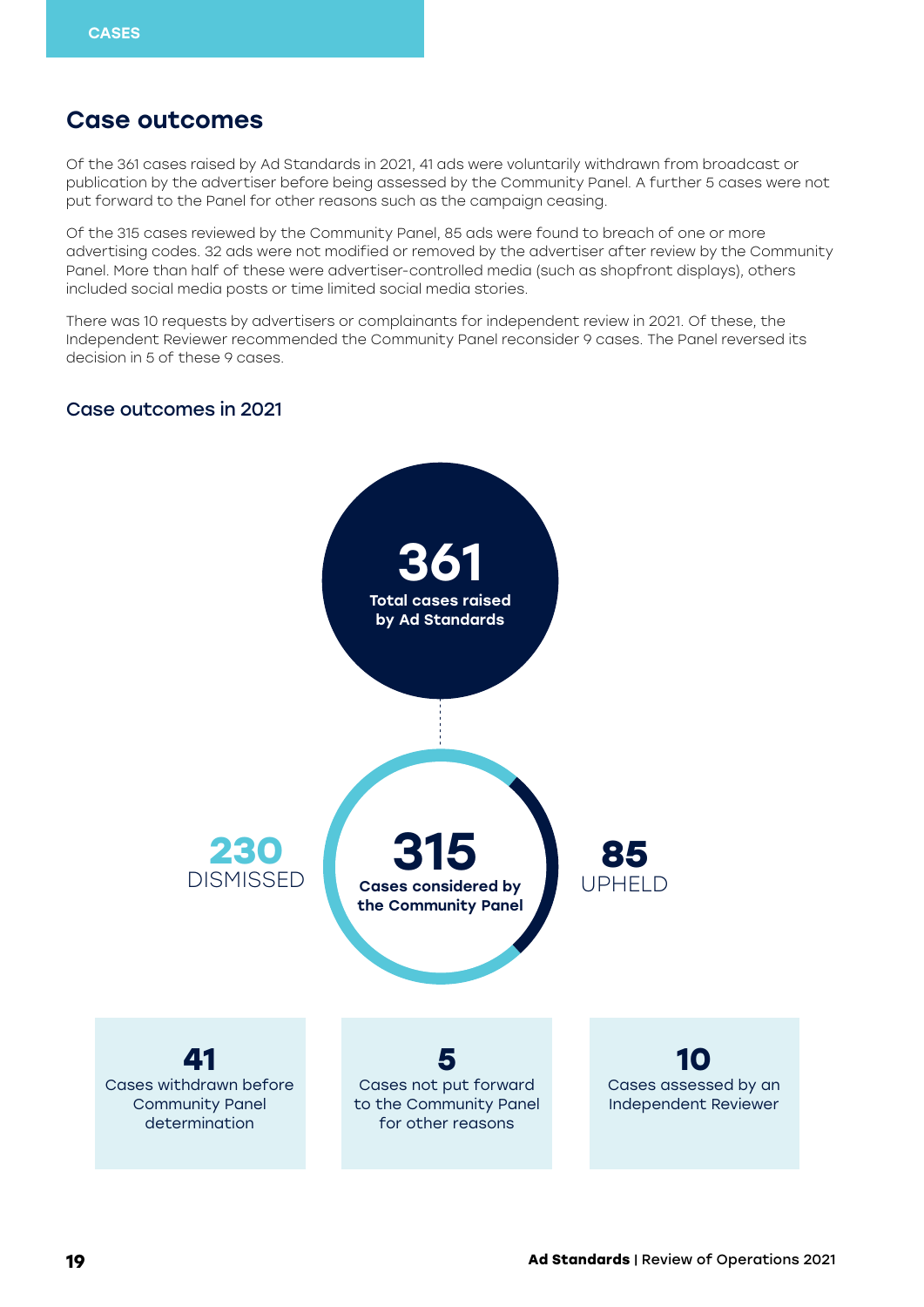## Measuring our impact

These tables show key statistics over the last five years (2017 to 2021). Data collated prior to 2017 (from 1998 to 2016) is available on the Ad Standards website.

#### ALLOCATION OF COMPLAINTS (No., by complaint)

|                                                                        | 2017  | 2018  | 2019  | 2020  | 2021  |
|------------------------------------------------------------------------|-------|-------|-------|-------|-------|
| Complaints within jurisdiction                                         | 3.035 | 2,708 | 2,152 | 1,181 | 1,133 |
| Complaints outside jurisdiction                                        | 1,588 | 2,121 | 1.642 | 1,168 | 1,727 |
| Complaints about already considered advertisements (current year)      | 1,165 | 916   | 769   | 323   | 418   |
| Complaints about already considered advertisements<br>(previous years) | 359   | 412   | 230   | 265   | 268   |
| Consistently dismissed complaints                                      | 234   | 502   | 448   | 577   | 1.129 |
| Not allocated at 31 December                                           | 91    | 37    |       |       |       |
| <b>TOTAL</b>                                                           | 6,472 | 6.696 | 5.241 | 3.514 | 4,675 |

#### COMMUNITY PANEL DETERMINATIONS (No., by advertisement)

|                                                | 2017 | 2018 | 2019 | 2020 | 2021 |
|------------------------------------------------|------|------|------|------|------|
| Upheld                                         | 85   | 85   | 58   | 69   | 85   |
| Dismissed                                      | 447  | 403  | 310  | 284  | 230  |
| Withdrawn before Community Panel determination | 29   | 43   | 39   | 31   | 41   |
| Not proceeding to Community Panel              | 30   | 23   | 8    | 8    | 5    |
| <b>TOTAL</b>                                   | 591  | 554  | 415  | 392  | 361  |

#### ISSUES ATTRACTING COMPLAINT (%)

|                                                                             | 2017   | 2018   | 2019   | 2020   | 2021   |
|-----------------------------------------------------------------------------|--------|--------|--------|--------|--------|
| Code of Ethics Section 2.4 (Sex, sexuality & nudity)                        | 14.59% | 36.39% | 16.37% | 32.29% | 21.31% |
| Code of Ethics Section 2.6 (Health & safety)                                | 12.55% | 4.83%  | 5.25%  | 7.96%  | 16.50% |
| Other                                                                       | 4.77%  | 3.72%  | 33.91% | 4.43%  | 15.54% |
| Code of Ethics Section 2.3 (Violence)                                       | 12.57% | 26.58% | 15.78% | 10.29% | 11.34% |
| Code of Ethics Section 2.1 (Discrimination or vilification)                 | 18.34% | 8.66%  | 13.08% | 15.43% | 10.22% |
| Code of Ethics Section 2.5 (Language)                                       | 18.79% | 7.09%  | 5.82%  | 5.59%  | 9.77%  |
| Code of Ethics Section 2.2 (Exploitative or degrading)                      | 9.06%  | 5.87%  | 5.96%  | 18.29% | 3.34%  |
| <b>FCAI Code</b>                                                            | 0.60%  | 1.04%  | 0.85%  | 0.89%  | 3.19%  |
| Code of Ethics Section 2.7 (Distinguishable advertising)                    | 0.22%  | 0.41%  | 0.14%  | 0.45%  | 2.68%  |
| Food and Beverages Code                                                     | 0.97%  | 1.13%  | 1.56%  | 2.33%  | 2.18%  |
| Advertising to Children Code                                                | 0.52%  | 0.50%  | 0.20%  | 0.45%  | 1.42%  |
| Environmental Claims Code                                                   | 0.05%  | 0.05%  | 0.34%  | 0.45%  | 1.37%  |
| Wagering Code                                                               | 6.66%  | 3.35%  | 0.31%  | 0.45%  | 1.01%  |
| AFGC Responsible Childrens Marketing Initiative (RCMI)                      | 0.11%  | 0.07%  | 0.17%  | 0.13%  | 0.15%  |
| AFGC Quick Service Restaurant Resp Childrens<br>Marketing Initiative (QSRI) | 0.20%  | 0.32%  | 0.26%  | 0.58%  |        |
| <b>TOTAL</b>                                                                | 100%   | 100%   | 100%   | 100%   | 100%   |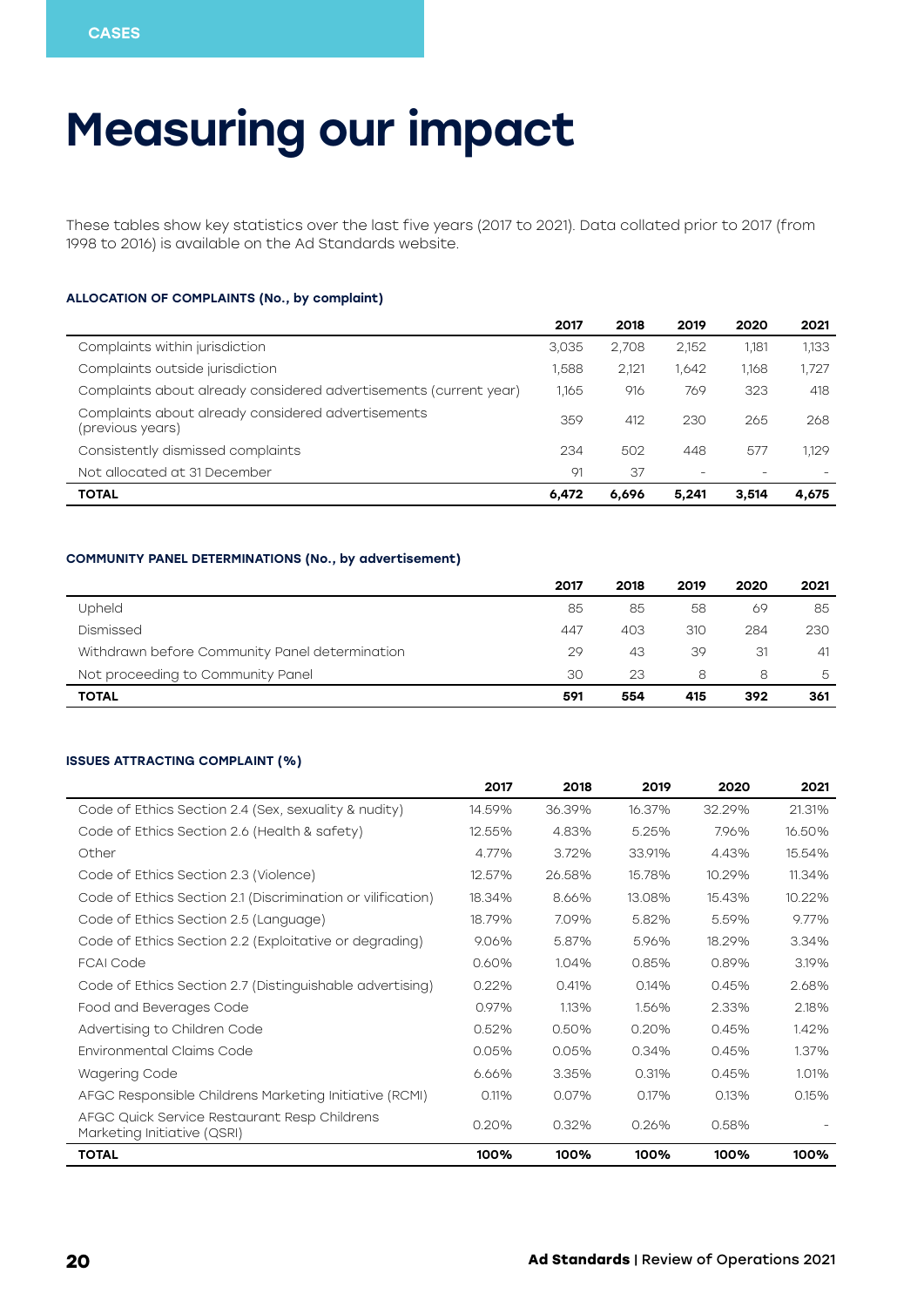#### PRODUCT CATEGORY BY CASE (%)

|                        | 2017   | 2018   | 2019   | 2020   | 2021   |
|------------------------|--------|--------|--------|--------|--------|
| Food and beverages     | 24.01% | 10.72% | 18.43% | 20.10% | 17.98% |
| Lingerie               | 5.14%  | 7.28%  | 11.79% | 6.27%  | 8.71%  |
| Vehicles               | 1.86%  | 1.84%  | 5.90%  | 5.48%  | 7.87%  |
| Entertainment          | 5.09%  | 8.96%  | 11.30% | 10.18% | 7.30%  |
| Clothing               | 1.30%  | 1.52%  | 4.42%  | 5.22%  | 7.02%  |
| Gambling               | 18.31% | 23.12% | 4.67%  | 3.66%  | 5.06%  |
| Health products        | 0.84%  | 2.50%  | 2.95%  | 5.22%  | 5.06%  |
| Alcohol                | 0.30%  | 0.79%  | 2.46%  | 4.70%  | 4.78%  |
| Finance/investment     | 3.72%  | 1.71%  | 2.21%  | 1.57%  | 3.37%  |
| Retail                 | 1.42%  | 0.45%  | 2.21%  | 1.57%  | 3.37%  |
| Automotive             | 12.71% | 4.18%  | 2.70%  | 3.13%  | 3.09%  |
| House goods/services   | 2.30%  | 1.50%  | 5.90%  | 3.66%  | 2.81%  |
| Sex industry           | 1.51%  | 1.60%  | 4.42%  | 3.13%  | 2.81%  |
| Community awareness    | 2.97%  | 3.57%  | 4.67%  | 3.66%  | 2.25%  |
| Toiletries             |        | 1.55%  | 0.98%  | 3.39%  | 2.25%  |
| Insurance              | 4.72%  | 19.91% | 2.70%  | 3.92%  | 1.97%  |
| Information technology | 0.07%  | 0.08%  | 0.25%  | 1.04%  | 1.69%  |
| Other                  | 0.09%  | 0.03%  | 0.25%  | 0.26%  | 1.69%  |
| Professional services  | 0.84%  | 0.81%  | 2.21%  | 1.83%  | 1.69%  |
| Travel                 | 0.44%  | 1.86%  | 3.69%  | 2.35%  | 1.69%  |
| Leisure and sport      | 8.41%  | 4.41%  | 0.74%  | 1.04%  | 1.12%  |
| Toys and games         | 0.23%  | 0.05%  | 0.25%  | 0.78%  | 1.12%  |
| Beauty salon           | 0.07%  | 0.08%  | 0.49%  | 0.52%  | 0.84%  |
| Hardware/machinery     | 0.14%  | 0.18%  | 0.49%  | 1.83%  | 0.84%  |
| Telecommunications     | 0.35%  | 0.11%  | 1.23%  | 1.31%  | 0.84%  |
| Media                  | 0.12%  | 0.08%  | 0.49%  | 0.52%  | 0.56%  |
| Mobile phone/SMS       | 0.05%  | 0.16%  | 0.25%  | 0.78%  | 0.56%  |
| Slimming               | 0.07%  |        | 0.74%  | 1.04%  | 0.56%  |
| Tourist attractions    | 2.63%  |        |        | 0.52%  | 0.56%  |
| Education              | 0.02%  | 0.13%  | 0.25%  | 0.26%  | 0.28%  |
| Real estate            | 0.21%  | 0.84%  | 0.98%  | 0.52%  | 0.28%  |
| Employment             | 0.02%  |        |        | 0.26%  |        |
| Office goods/services  |        | 0.00%  | 0.26%  |        |        |
| Religion/beliefs       | 0.02%  |        | 0.00%  | 0.26%  |        |
| <b>TOTAL</b>           | 100%   | 100%   | 100%   | 100%   | 100%   |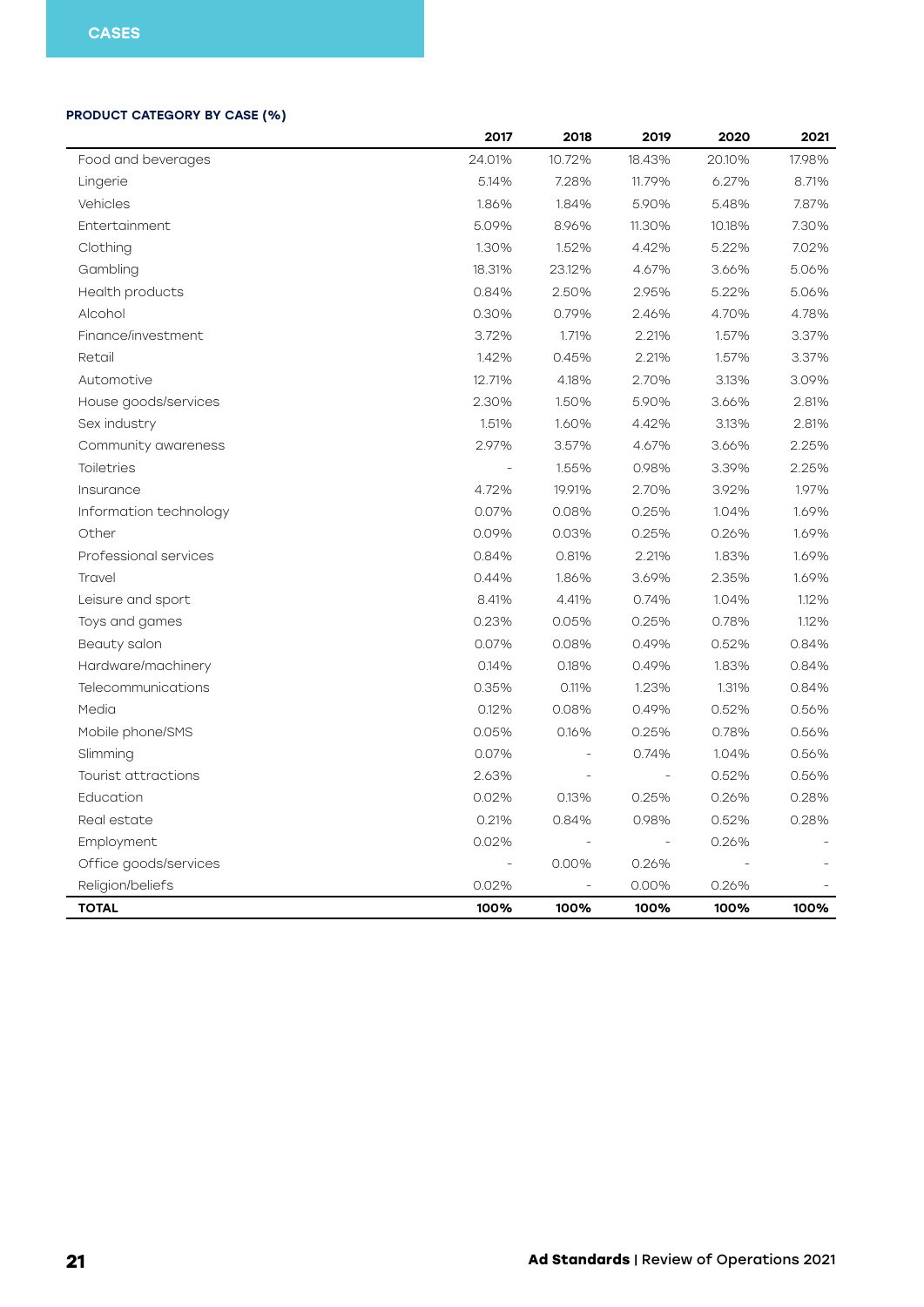#### PRODUCT CATEGORY BY COMPLAINT (%)

|                          | 2017* | 2018* | 2019* | 2020   | 2021   |
|--------------------------|-------|-------|-------|--------|--------|
| Food and beverages       |       |       |       | 22.23% | 13.16% |
| Information technology   |       |       |       | 0.88%  | 9.99%  |
| Political/social message |       |       |       | 2.39%  | 8.73%  |
| Gambling                 |       |       |       | 5.49%  | 8.62%  |
| Community awareness      |       |       |       | 6.43%  | 7.23%  |
| Alcohol                  |       |       |       | 5.75%  | 5.84%  |
| Health products          |       |       |       | 7.91%  | 4.98%  |
| Clothing                 |       |       |       | 3.59%  | 4.66%  |
| Entertainment            |       |       |       | 4.04%  | 4.09%  |
| Sex industry             |       |       |       | 3.98%  | 3.59%  |
| Finance/investment       |       |       |       | 1.91%  | 3.34%  |
| Lingerie                 |       |       |       | 2.31%  | 2.84%  |
| Vehicles                 |       |       |       | 2.11%  | 2.50%  |
| House goods/services     |       |       |       | 4.35%  | 2.33%  |
| Retail                   |       |       |       | 1.65%  | 2.31%  |
| Insurance                |       |       |       | 2.45%  | 2.27%  |
| Telecommunications       |       |       |       | 1.20%  | 1.93%  |
| Automotive               |       |       |       | 9.79%  | 1.88%  |
| Toiletries               |       |       |       | 2.59%  | 1.41%  |
| Professional services    |       |       |       | 1.08%  | 1.18%  |
| Media                    |       |       |       | 0.85%  | 1.07%  |
| Leisure and sport        |       |       |       | 1.17%  | 0.92%  |
| Mobile phone/SMS         |       |       |       | 0.60%  | 0.77%  |
| Other                    |       |       |       | 0.00%  | 0.68%  |
| Travel                   |       |       |       | 0.54%  | 0.56%  |
| Beauty salon             |       |       |       | 0.28%  | 0.49%  |
| Real estate              |       |       |       | 1.31%  | 0.49%  |
| Hardware/machinery       |       |       |       | 0.51%  | 0.41%  |
| Toys and games           |       |       |       | 0.51%  | 0.34%  |
| Tourist attractions      |       |       |       | 0.46%  | 0.32%  |
| Religion/beliefs         |       |       |       | 0.60%  | 0.28%  |
| Slimming                 |       |       |       | 0.37%  | 0.26%  |
| Education                |       |       |       | 0.37%  | 0.24%  |
| Employment               |       |       |       | 0.23%  | 0.19%  |
| Bars and clubs           |       |       |       | 0.09%  | 0.11%  |
| <b>TOTAL</b>             |       |       |       | 100%   | 100%   |

\* This information was not collected prior to 2020.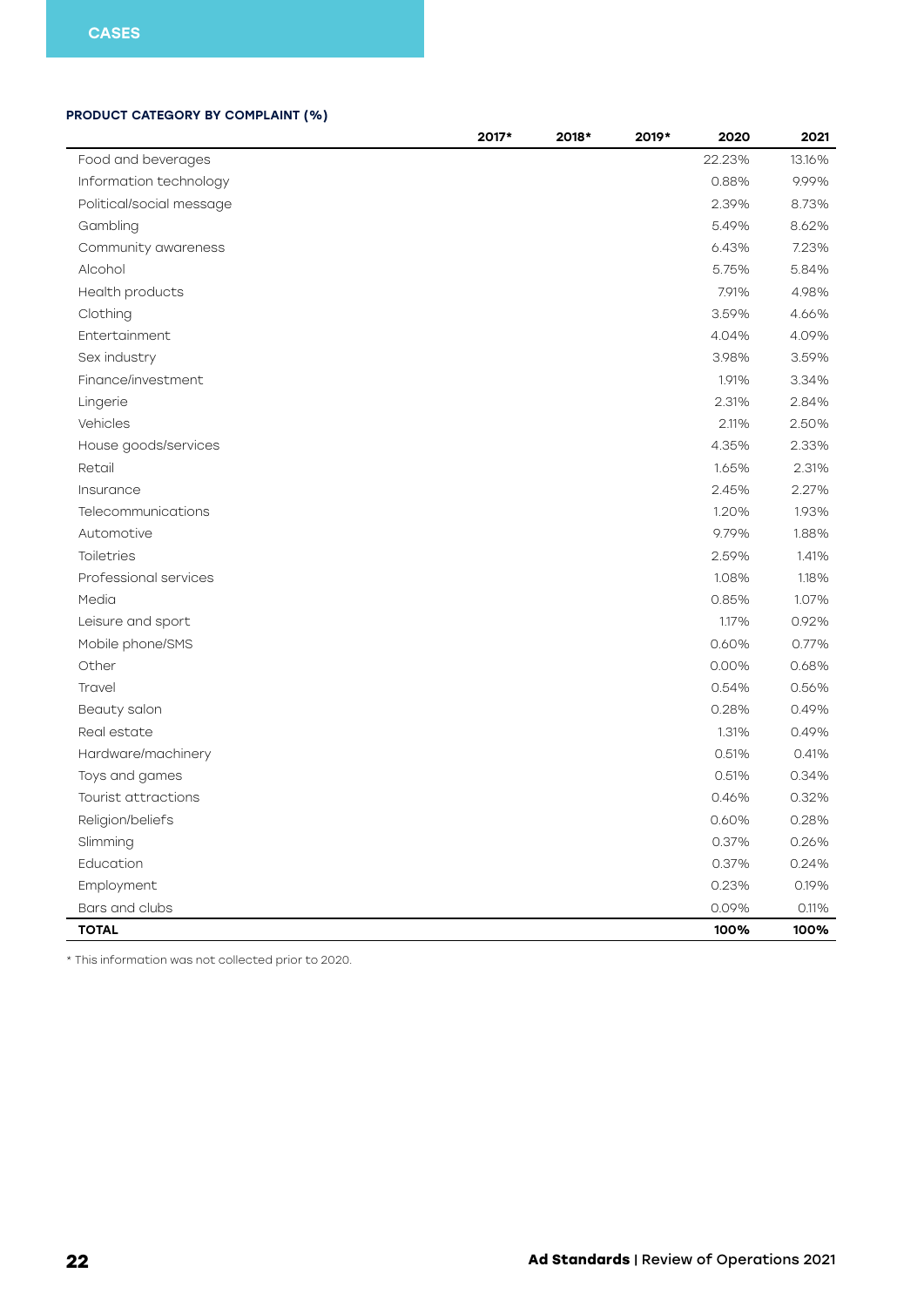#### ANALYSIS OF CASES BY MEDIA (%)

|                         | 2017                     | 2018                     | 2019                     | 2020   | 2021   |
|-------------------------|--------------------------|--------------------------|--------------------------|--------|--------|
| TV - Free-to-air        | 79.06%                   | 76.39%                   | 71.33%                   | 38.90% | 36.24% |
| Internet - social media | 2.49%                    | 2.61%                    | 3.99%                    | 15.93% | 23.59% |
| TV - On demand          |                          |                          | 1.79%                    | 7.05%  | 8.43%  |
| TV - out of home        |                          | $\qquad \qquad -$        | 0.65%                    | 1.31%  | 5.34%  |
| Internet                | 2.93%                    | 2.15%                    | 1.67%                    | 5.48%  | 4.21%  |
| $TV - Pay$              | 3.81%                    | 3.02%                    | 3.40%                    | 5.22%  | 4.21%  |
| Poster                  | 4.62%                    | 2.76%                    | 2.82%                    | 5.22%  | 3.37%  |
| Radio                   | 1.37%                    | 1.67%                    | 2.43%                    | 4.44%  | 2.81%  |
| Email                   |                          | $\overline{\phantom{a}}$ | 0.36%                    | 1.57%  | 2.25%  |
| Transport               | 1.12%                    | 1.85%                    | 2.05%                    | 2.61%  | 2.25%  |
| App                     |                          |                          |                          | 3.13%  | 1.69%  |
| <b>Billboard</b>        | 2.28%                    | 4.26%                    | 4.03%                    | 2.09%  | 1.69%  |
| Billboard - Digital     |                          | $\overline{\phantom{a}}$ | $\overline{\phantom{a}}$ | 1.57%  | 0.84%  |
| Outdoor                 | 0.33%                    | 0.60%                    | 1.26%                    | 1.83%  | 0.84%  |
| Print                   | 0.51%                    | 0.49%                    | 0.78%                    | 1.57%  | 0.84%  |
| Mail                    | 0.42%                    | 0.33%                    | 0.23%                    | 0.26%  | 0.56%  |
| Billboard - Mobile      |                          |                          | $\equiv$                 | 0.26%  | 0.28%  |
| Cinema                  | 0.12%                    | 0.40%                    | 0.34%                    | 0.26%  | 0.28%  |
| Promotional material    | $\overline{\phantom{a}}$ | $\overline{\phantom{a}}$ | 1.62%                    | 1.31%  | 0.28%  |
| Other                   | 0.95%                    | 3.46%                    | 1.24%                    |        |        |
| <b>TOTAL</b>            | 100%                     | 100%                     | 100%                     | 100%   | 100%   |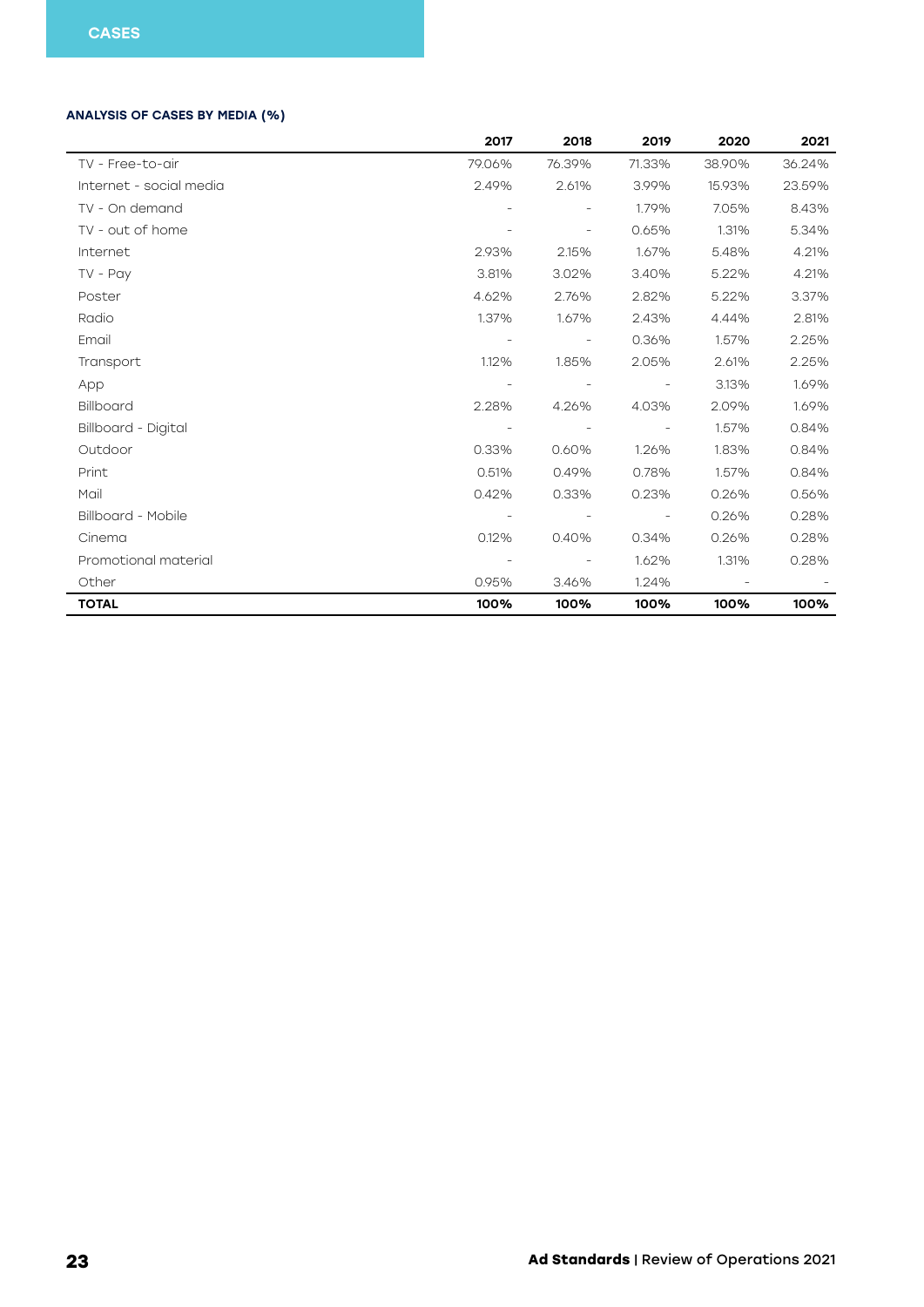#### ANALYSIS OF COMPLAINTS BY MEDIA (%)

|                         | 2017* | 2018* | 2019* | 2020     | 2021   |
|-------------------------|-------|-------|-------|----------|--------|
| TV - Free-to-air        |       |       |       | 66.62%   | 65.54% |
| Internet - social media |       |       |       | 7.09%    | 8.43%  |
| TV - On demand          |       |       |       | 5.41%    | 5.97%  |
| $TV - Pay$              |       |       |       | 5.09%    | 3.51%  |
| Radio                   |       |       |       | 2.90%    | 3.17%  |
| Internet                |       |       |       | 2.36%    | 2.93%  |
| TV - out of home        |       |       |       | 0.40%    | 1.90%  |
| Poster                  |       |       |       | 2.25%    | 1.18%  |
| <b>Billboard</b>        |       |       |       | 1.48%    | 1.03%  |
| Print                   |       |       |       | 0.80%    | 0.90%  |
| Promotional material    |       |       |       | 0.34%    | 0.81%  |
| Email                   |       |       |       | 0.63%    | 0.68%  |
| Mail                    |       |       |       | 0.26%    | 0.64%  |
| Packaging (alcohol)     |       |       |       | 0.57%    | 0.58%  |
| Transport               |       |       |       | 1.02%    | 0.53%  |
| Billboard - Digital     |       |       |       | 0.80%    | 0.49%  |
| Outdoor                 |       |       |       | 0.71%    | 0.49%  |
| App                     |       |       |       | 0.60%    | 0.45%  |
| <b>SMS</b>              |       |       |       | 0.17%    | 0.36%  |
| Cinema                  |       |       |       | 0.11%    | 0.17%  |
| Billboard - Mobile      |       |       |       | 0.34%    | 0.11%  |
| Flying banner           |       |       |       | 0.03%    | 0.06%  |
| Stadium/arena           |       |       |       | 0.03%    | 0.04%  |
| Billboard - Interactive |       |       |       | $\equiv$ | 0.02%  |
| <b>TOTAL</b>            |       |       |       | 100%     | 100%   |

\* This information was not collected prior to 2020.

#### CONSISTENTLY DISMISSED COMPLAINTS (No.)

|                                    | 2017           | 2018 | 2019           | 2020 | 2021           |
|------------------------------------|----------------|------|----------------|------|----------------|
| Consistently dismissed issue       | 26             | 158  | 83             | 180  | 517            |
| Consistently dismissed language    | 91             | 110  | 103            | 65   | 208            |
| Unlikely interpretation            | 57             | 134  | 129            | 163  | 206            |
| Same advertisement different media | 12             | 21   | 6              | 44   | 83             |
| Product name                       | $\mathbf{2}$   | 7    | $\overline{4}$ | 8    | 36             |
| Incorrect about content            | 11             | 15   | 18             | 14   | 25             |
| COVID-19                           |                |      | -              | 31   | 23             |
| Not of concern to broad community  | $\overline{4}$ | 23   | 22             | 12   | 12             |
| Lingerie advertising               |                |      | 29             | 49   | 10             |
| Multicultural community            | 19             | 13   | 15             | 4    | $\overline{4}$ |
| Images of food                     | 5              | 4    | 6              | 4    | $\overline{4}$ |
| Food/beverage logos                |                |      |                | 2    |                |
| Stereotypical depictions           | $\overline{4}$ | 17   | 33             |      |                |
| <b>TOTAL</b>                       | 231            | 502  | 448            | 577  | 1129           |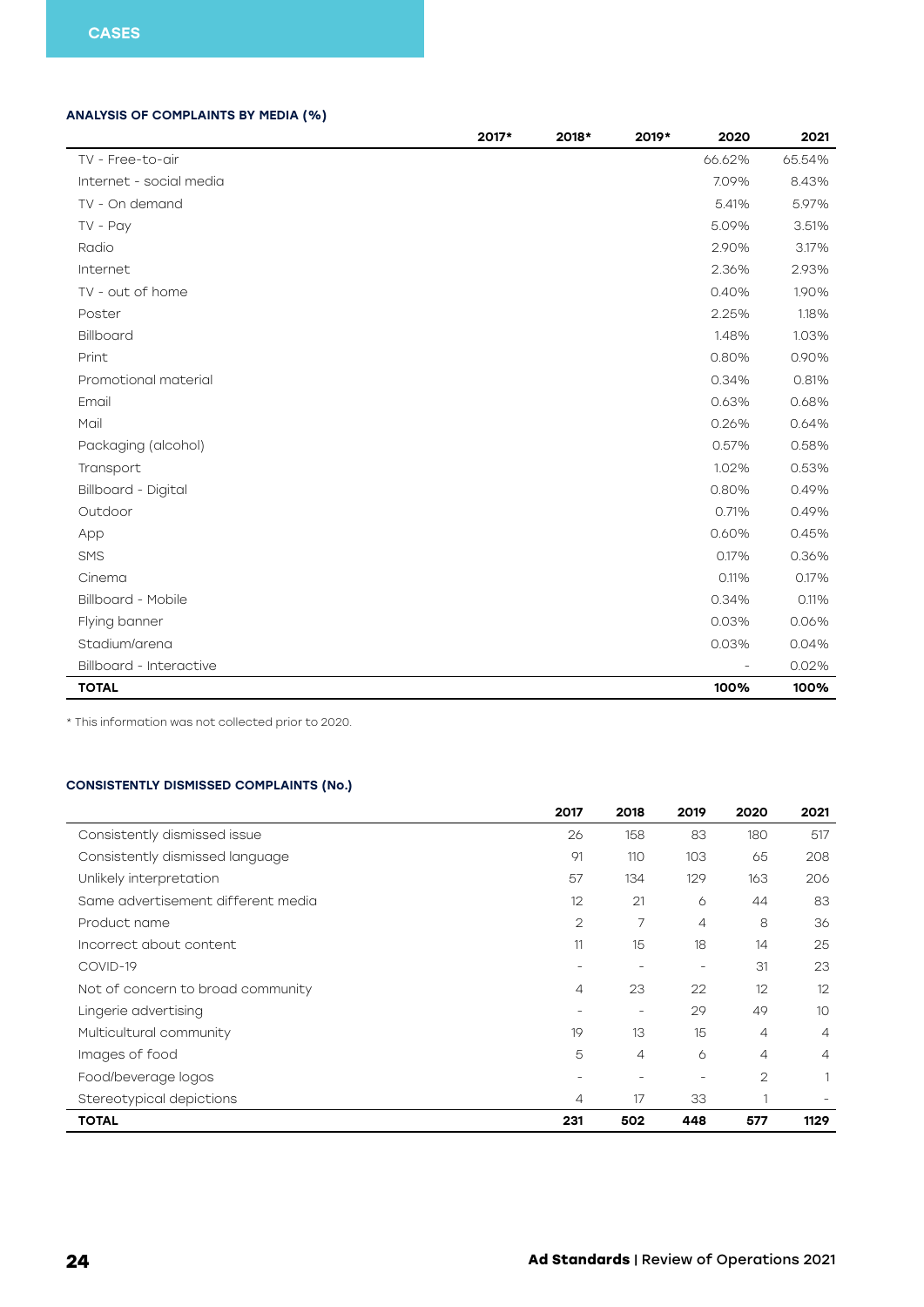#### REASON COMPLAINT DID NOT PROCEED TO A CASE (No.)

|                                                              | 2017                     | 2018                     | 2019         | 2020           | 2021           |
|--------------------------------------------------------------|--------------------------|--------------------------|--------------|----------------|----------------|
| Political/Social issues                                      | 48                       | 188                      | 114          | 95             | 401            |
| Gambling product - timing TV                                 | 201                      | 238                      | 126          | 96             | 207            |
| Misleading, truth and accuracy (not food)                    | 116                      | 156                      | 131          | 138            | 156            |
| <b>ABAC Only</b>                                             | 43                       | 84                       | 72           | 108            | 141            |
| Not S2 - general                                             | 82                       | 89                       | 142          | 129            | 114            |
| Not an ad - general                                          | 52                       | 60                       | 80           | 95             | 82             |
| Tasteless advertising                                        | $\overline{2}$           | 198                      | 244          | 65             | 82             |
| Advertisement withdrawn/discontinued before case established | 50                       | 42                       | $\mathbf{2}$ | 34             | 77             |
| Insufficient information to identify ad - general            | 69                       | 91                       | 58           | 47             | 61             |
| disagree with content                                        | 189                      | 130                      | 140          | 77             | 54             |
| inappropriate behaviour                                      | 10                       | 79                       | 50           | 28             | 35             |
| Not current ad                                               |                          |                          |              |                | 34             |
| Promotion TV and radio                                       | 19                       | 45                       | 21           | 26             | 30             |
| Product or service - general                                 | 31                       | 75                       | 33           | 39             | 29             |
| not discrimination                                           | 18                       | 28                       | 31           | 8              | 28             |
| Not S2- not Wagering Code                                    | $\qquad \qquad -$        | 8                        | 8            | 5              | 26             |
| personal issue                                               | 27                       | 39                       | 23           | 27             | 22             |
| Too many ads                                                 | 20                       | 5                        | 18           | 10             | 21             |
| freedom of speech                                            | 35                       | 11                       | $\mathbf{2}$ | 13             | 17             |
| Therapeutic Goods                                            | 5                        | 14                       | 14           | 9              | 17             |
| Business practices unethical                                 | $\mathbf{2}$             | 6                        | 8            | 5              | 14             |
| Not an ad - food packaging                                   | $\frac{1}{2}$            | 3                        | 3            | 1              | 10             |
| Unsolicited mail and products                                | 4                        | 10                       | 6            | $\overline{a}$ | 10             |
| Legality                                                     | 20                       | 35                       | 31           | 9              | 8              |
| dislike advertising                                          | 7                        | 28                       | 36           | 14             | 6              |
| Dislike of Advertising - Lingerie products                   | $\overline{\phantom{0}}$ |                          | 18           | 1              | 5              |
| Insufficient information to identify ad - Honey Birdette     | $\overline{\phantom{0}}$ | $\overline{\phantom{a}}$ | 5            | 2              | 4              |
| Loud ads                                                     | 3                        | 3                        | 9            | 6              | $\overline{4}$ |
| Programming and content                                      | 7                        | 287                      | 6            | 2              | $\overline{4}$ |
| Unfortunate Placement - horror movies                        |                          |                          | 47           | 7              | $\overline{4}$ |
| use of a personality                                         | 3                        | 7                        | 4            | 7              | 4              |
| Subliminal advertising                                       | 8                        | $\overline{4}$           | 4            | 6              | 3              |
| Timing - TV                                                  | 17                       | 51                       | 63           | 20             | 3              |
| Editorial                                                    | 8                        | 10                       | 2            | $\overline{4}$ | 3              |
| <b>ADMA</b>                                                  |                          | 4                        | 2            | 5              | $\mathbf{2}$   |
| Gambling during live sport                                   |                          | $\overline{\phantom{a}}$ | 7            | $\mathbf{1}$   | $\overline{2}$ |
| use of Children                                              |                          | 9                        | 4            | 2              | $\mathbf{2}$   |
| <b>ACMA</b>                                                  | 16                       | З                        | 7            | 9              | $\mathbf{1}$   |
| Ad Standards/ASB Industry Jury/Claims Board competitor       | 1                        | $\overline{a}$           |              |                | $\mathbf{1}$   |
| Motor vehilce - RHS road                                     | $\mathbf{2}$             | $\overline{4}$           | 7            |                | $\mathbf{1}$   |
| Overseas complaint                                           | 7                        | 14                       | 12           | 1              | 1              |
| Withdrawn - complainant                                      | $\mathbf{2}$             | 5                        | 4            | 4              | 1              |
| Competition coupons                                          | 1                        | $\overline{\phantom{a}}$ |              |                |                |
| Ad not broadcast in Australia                                | 14                       | 16                       | 6            | $\mathbf{1}$   |                |
| Ad Standards (ASB) complainant disatisfied                   | 9                        | 10                       | 13           | $\mathbf{1}$   |                |
| Dislike of advertising - AMI radio ads                       | З                        | 1                        |              |                |                |
| Dislike of advertising - AMI TV ads                          |                          |                          |              |                |                |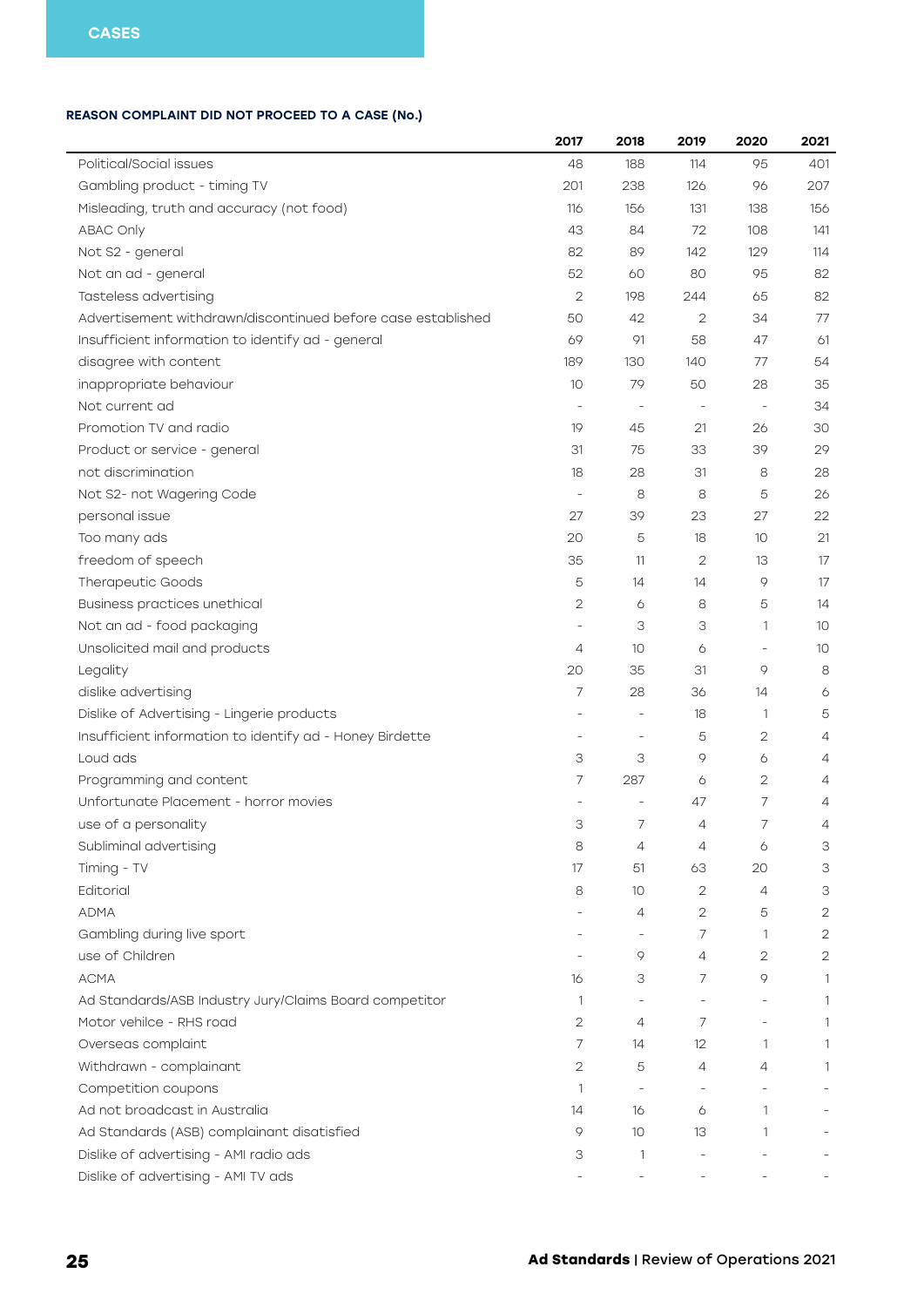|                                                         | 2017           | 2018           | 2019           | 2020           | 2021  |
|---------------------------------------------------------|----------------|----------------|----------------|----------------|-------|
| Dissatisfied - Ad Standards/ASB ineffective enforcement |                |                | 3              | $\mathfrak{D}$ |       |
| Gambling odds in commentary                             | З              |                |                |                |       |
| grammar in advertisements                               | $\overline{2}$ | 3              |                | $\mathfrak{D}$ |       |
| Outside Charter -political - same sex marriage          | 390            |                |                |                |       |
| Overseas website with no Aust connection                |                |                |                |                |       |
| Predominantly men or women                              |                |                | 6              |                |       |
| Product or service - food                               |                |                |                |                |       |
| Product or service - on radio                           |                | $\mathfrak{D}$ |                |                |       |
| Prohibited online content                               |                |                |                |                |       |
| RCMI - not an ad in media                               |                |                |                |                |       |
| Timing - cinema                                         | $\mathfrak{D}$ | 5              | $\mathfrak{D}$ |                |       |
| Timing - radio broadcast                                | 2              |                |                |                |       |
| Tobacco advertising                                     | 3              | 2              |                |                |       |
| unfortunate placement                                   | 5              | 5              | 4              | З              |       |
| Unfortunate Placement - YouTube                         |                |                |                |                |       |
| Wicked Campers - dislike of advertising                 |                | 2              |                |                |       |
| Wicked Campers - need for detailed information          | $\mathfrak{D}$ | 11             | 8              | 2              |       |
| <b>TOTAL</b>                                            | 1,564          | 2,121          | 1,642          | 1,168          | 1,727 |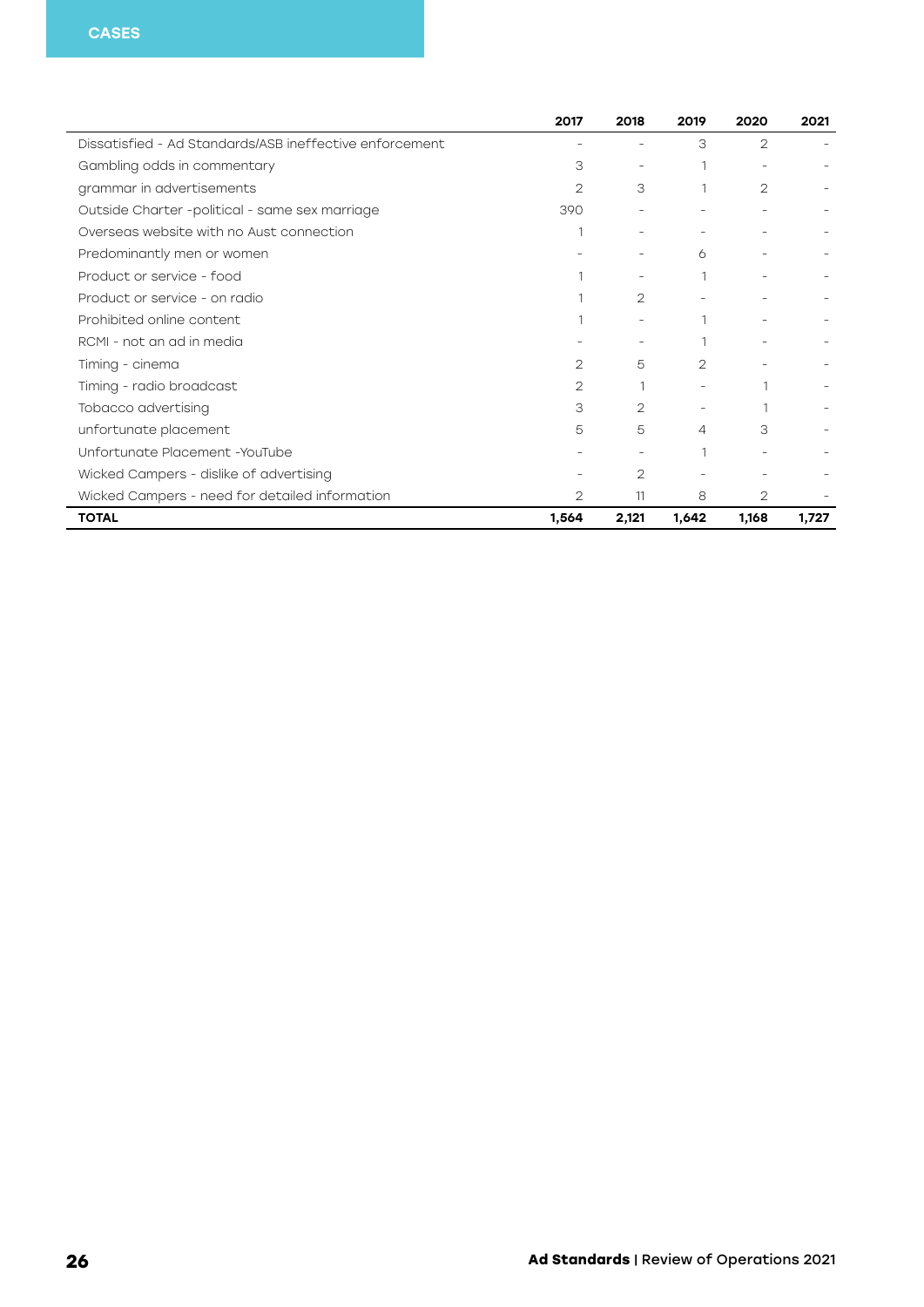#### AGE RANGE OF COMPLAINANTS (%)

|              | 2017   | 2018   | 2019   | 2020   | 2021   |
|--------------|--------|--------|--------|--------|--------|
| $40 - 54$    | 34.64% | 30.76% | 34.90% | 32.20% | 30.44% |
| $55 - 65$    | 23.69% | 28.69% | 21.39% | 19.13% | 21.07% |
| $30 - 39$    | 19.69% | 17.17% | 19.56% | 19.31% | 18.12% |
| >65          | 5.70%  | 7.74%  | 8.15%  | 12.47% | 13.30% |
| Unspecified  | 6.55%  | 7.50%  | 8.74%  | 9.62%  | 10.55% |
| $19 - 29$    | 8.31%  | 6.93%  | 6.30%  | 6.45%  | 6.07%  |
| < 19         | 1.42%  | 1.21%  | 0.97%  | 0.82%  | 0.45%  |
| <b>TOTAL</b> | 100%   | 100%   | 100%   | 100%   | 100%   |

#### GEOGRAPHIC SOURCE OF COMPLAINTS (%)

|              | 2017   | 2018   | 2019   | 2020   | 2021   |
|--------------|--------|--------|--------|--------|--------|
| <b>NSW</b>   | 31.13% | 33.17% | 32.82% | 29.27% | 33.63% |
| <b>VIC</b>   | 28.14% | 23.42% | 23.81% | 26.79% | 25.43% |
| <b>QLD</b>   | 19.67% | 24.73% | 20.11% | 19.73% | 18.25% |
| SA           | 7.56%  | 7.39%  | 9.20%  | 9.02%  | 9.41%  |
| <b>WA</b>    | 8.76%  | 7.50%  | 8.47%  | 10.38% | 9.03%  |
| <b>ACT</b>   | 2.01%  | 1.93%  | 2.39%  | 2.45%  | 1.88%  |
| <b>TAS</b>   | 1.84%  | 1.15%  | 1.58%  | 1.69%  | 1.43%  |
| Unspecified  | 0.45%  | 0.51%  | 1.26%  | 0.12%  | 0.56%  |
| ΝT           | 0.45%  | 0.21%  | 0.36%  | 0.54%  | 0.39%  |
| <b>TOTAL</b> | 100%   | 100%   | 100%   | 100%   | 100%   |

#### GENDER OF COMPLAINANTS (%)

|              | 2017   | 2018   | 2019   | 2020   | 2021   |
|--------------|--------|--------|--------|--------|--------|
| Female       | 63.81% | 64.01% | 66.02% | 58.63% | 59.19% |
| Male         | 34.29% | 33.36% | 31.64% | 33.84% | 37.01% |
| Unspecified  | 0.29%  | 1.54%  | 0.97%  | 6.20%  | 2.61%  |
| Couple       | 1.61%  | 1.09%  | 1.37%  | 1.33%  | 1.20%  |
| <b>TOTAL</b> | 100%   | 100%   | 100%   | 100%   | 100%   |

#### METHOD OF COMPLAINT (%)

|                                           | 2017                     | 2018   | 2019              | 2020   | 2021     |
|-------------------------------------------|--------------------------|--------|-------------------|--------|----------|
| Online                                    | 93.42%                   | 92.16% | 91.49%            | 92.77% | 90.90%   |
| Referral from Free TV or Commercial Radio | $\overline{\phantom{0}}$ |        | $\qquad \qquad -$ | 6.36%  | 7.84%    |
| Post                                      | 6.58%                    | 7.41%  | 7.31%             | 0.84%  | 1.24%    |
| Fax                                       | $\overline{\phantom{0}}$ | 0.43%  | 1.20%             | 0.03%  | $0.02\%$ |
| <b>TOTAL</b>                              | 100%                     | 100%   | 100%              | 100%   | 100%     |